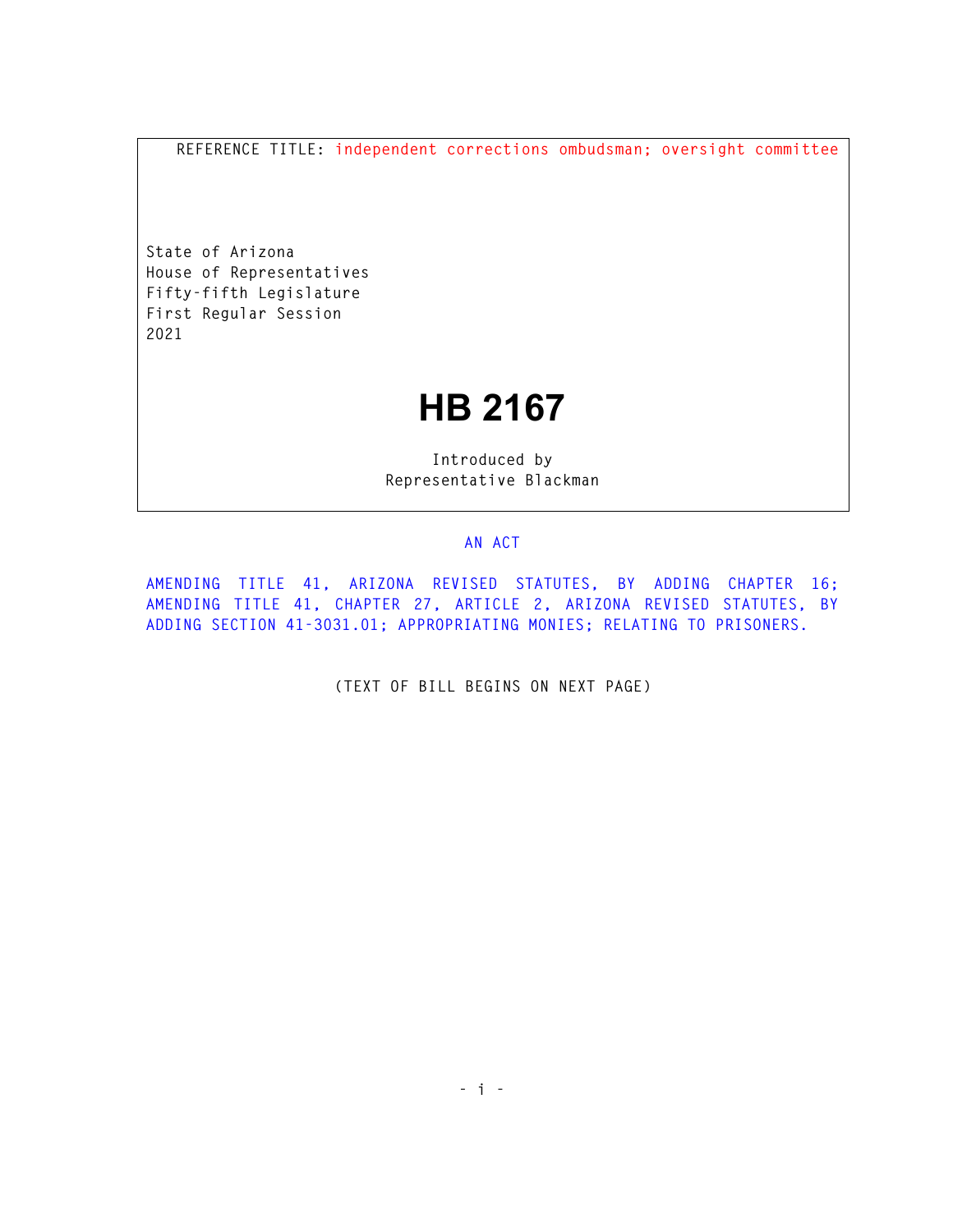| $\mathbf{1}$<br>$\mathbf{2}$ | Be it enacted by the Legislature of the State of Arizona:<br>Section 1. Title 41, Arizona Revised Statutes, is amended by adding |
|------------------------------|----------------------------------------------------------------------------------------------------------------------------------|
| 3                            | chapter 16, to read:                                                                                                             |
| 4                            | CHAPTER 16                                                                                                                       |
| 5                            | OFFICE OF THE INDEPENDENT CORRECTIONS OMBUDSMAN                                                                                  |
| 6                            | ARTICLE 1. GENERAL PROVISIONS                                                                                                    |
| $\overline{7}$               | 41-2101. Definitions                                                                                                             |
| 8                            | IN THIS ARTICLE, UNLESS THE CONTEXT OTHERWISE REQUIRES:                                                                          |
| 9                            | "COVERED ISSUES" INCLUDES:<br>1.                                                                                                 |
| 10                           | SANITATION IN PRISON FACILITIES.<br>(a)                                                                                          |
| 11                           | ACCESS TO PROPER NUTRITION AND A CLEAN AND ADEQUATE WATER<br>(b)                                                                 |
| 12                           | SUPPLY.                                                                                                                          |
| 13                           | LIVABLE TEMPERATURES IN PRISON FACILITIES.<br>(c)                                                                                |
| 14                           | PHYSICAL OR SEXUAL ABUSE FROM FELLOW INMATES.<br>(d)                                                                             |
| 15                           | PHYSICAL OR SEXUAL ABUSE FROM DEPARTMENT STAFF OR CONTRACTORS.<br>(e)                                                            |
| 16                           | CREDIBLE THREATS AGAINST AN INMATE FROM OTHER INMATES, PRISON<br>(f)                                                             |
| 17                           | STAFF OR CONTRACTORS.                                                                                                            |
| 18                           | NEGLECT OF PRISON STAFF OR CONTRACTORS THAT RESULTS IN PHYSICAL<br>(g)                                                           |
| 19                           | OR SEXUAL TRAUMA.                                                                                                                |
| 20                           | DENIAL OF RIGHTS AFFORDED TO INMATES UNDER FEDERAL OR STATE<br>(h)                                                               |
| 21<br>22                     | LAW.<br>(i) ACCESS TO VISITATION AND COMMUNICATION WITH FAMILY AND LEGAL                                                         |
| 23                           | REPRESENTATION.                                                                                                                  |
| 24                           | ANY INSTANCE IN WHICH THE OFFICE DETERMINES AN ACTION<br>0R<br>(i)                                                               |
| 25                           | BEHAVIOR TO BE SUCH THAT IT CONSTITUTES ABUSE OR NEGLECT AGAINST AN                                                              |
| 26                           | INMATE.                                                                                                                          |
| 27                           | ACCESS TO MEDICAL OR MENTAL HEALTH CARE OR SUBSTANCE ABUSE<br>(k)                                                                |
| 28                           | TREATMENT.                                                                                                                       |
| 29                           | ACCESS TO EDUCATIONAL AND REHABILITATIVE PROGRAMMING, DRUG AND<br>(1)                                                            |
| 30                           | MENTAL HEALTH TREATMENT AND INMATE JOBS AND VOCATIONAL TRAINING.                                                                 |
| 31                           | ACCESS TO THE DEPARTMENT'S ADMINISTRATIVE REMEDIES PROCESS FOR<br>(m)                                                            |
| 32                           | INMATE REPRESENTATIVES, INCLUDING THE AVAILABILITY<br>AND<br><b>INMATES</b><br>0F                                                |
| 33                           | COMPLAINT AND GRIEVANCE FORMS AND THE TIMELY AND UNBIASED RESOLUTION OF                                                          |
| 34                           | GRIEVANCES.                                                                                                                      |
| 35                           | (n) ADEQUATE AND QUALIFIED STAFF IN EACH FACILITY.                                                                               |
| 36                           | (o) CAPITAL IMPROVEMENTS OR REPAIRS THAT<br>MAY BE<br>NEEDED FOR                                                                 |
| 37                           | FACILITIES.                                                                                                                      |
| 38                           | "DEPARTMENT" MEANS THE STATE DEPARTMENT OF CORRECTIONS.<br>2.                                                                    |
| 39                           | "FAMILY MEMBER" INCLUDES AN<br>INMATE'S GRANDPARENT, PARENT,<br>3.                                                               |
| 40                           | SIBLING, SPOUSE, DOMESTIC PARTNER, CHILD, GRANDCHILD, AUNT, UNCLE, COUSIN,                                                       |
| 41                           | NIECE OR NEPHEW OR ANY OTHER PERSON WHO IS RELATED TO THE INMATE BY BLOOD,                                                       |
| 42                           | ADOPTION, MARRIAGE OR A FOSTERING RELATIONSHIP.                                                                                  |
| 43                           | 4. "GOOD CAUSE" MEANS A VIOLATION OF A FEDERAL OR STATE LAW, PUBLIC                                                              |
| 44                           | CORRUPTION, FRAUD, DERELICTION OF DUTY OR ABUSE OF OFFICE.                                                                       |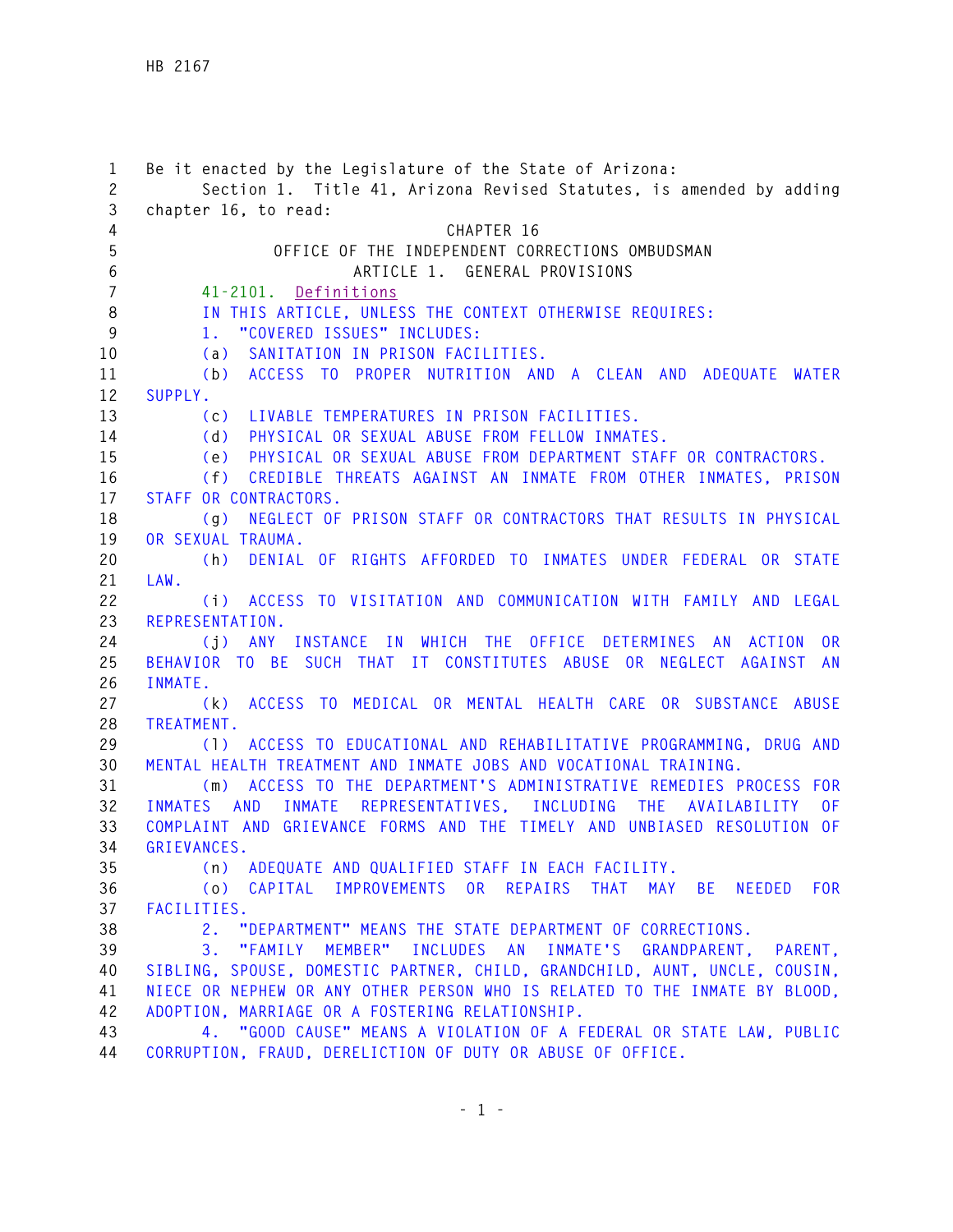**1 5. "OFFICE" MEANS THE OFFICE OF THE INDEPENDENT CORRECTIONS 2 OMBUDSMAN. 3 6. "PRISON" OR "FACILITY" INCLUDES ANY PLACE OF CONFINEMENT, NOT 4 INCLUDING COUNTY JAILS, THAT IS OPERATED BY THE DEPARTMENT OR ANY 5 NONPROFIT, FOR-PROFIT, NONGOVERNMENTAL OR PRIVATE ENTITY THAT ENTERS INTO 6 A CONTRACTUAL ARRANGEMENT WITH THIS STATE OR THE DEPARTMENT TO OPERATE OR 7 MAINTAIN A PLACE OF CONFINEMENT. 8 41-2102. Office of the independent corrections ombudsman; 9 powers and duties 10 A. THE OFFICE OF THE INDEPENDENT CORRECTIONS OMBUDSMAN IS 11 ESTABLISHED AND CONSISTS OF THE INSPECTIONS SECTION AND THE COMPLAINTS 12 INVESTIGATION SECTION. 13 B. THE OFFICE SHALL: 14 1. PROVIDE INFORMATION, AS APPROPRIATE, TO INMATES, FAMILY MEMBERS, 15 INMATE REPRESENTATIVES, DEPARTMENT EMPLOYEES AND CONTRACTORS AND OTHER 16 PERSONS REGARDING THE RIGHTS OF INMATES. 17 2. MONITOR THE CONDITIONS OF CONFINEMENT AND ASSESS THE 18 DEPARTMENT'S COMPLIANCE WITH APPLICABLE FEDERAL AND STATE RULES, POLICIES 19 AND BEST PRACTICES THAT RELATE TO INMATE HEALTH, SAFETY, WELFARE AND 20 REHABILITATION. 21 3. PROVIDE TECHNICAL ASSISTANCE TO SUPPORT INMATE PARTICIPATION IN 22 SELF-ADVOCACY. 23 4. PROVIDE TECHNICAL ASSISTANCE TO LOCAL GOVERNMENTS IN 24 ESTABLISHING JAIL OVERSIGHT BODIES, ON REQUEST. 25 5. ESTABLISH A STATEWIDE UNIFORM REPORTING SYSTEM TO COLLECT AND 26 ANALYZE DATA RELATED TO COMPLAINTS RECEIVED BY THE DEPARTMENT AND DATA 27 RELATED TO THE FOLLOWING: 28 (a) DEATHS, SUICIDES AND SUICIDE ATTEMPTS IN CUSTODY. 29 (b) PHYSICAL AND SEXUAL ASSAULTS IN CUSTODY. 30 (c) THE NUMBER OF INMATES WHO ARE PLACED IN ADMINISTRATIVE 31 SEGREGATION OR SOLITARY CONFINEMENT AND THE DURATION OF STAY IN THAT 32 CONFINEMENT. 33 (d) THE NUMBER OF FACILITY LOCKDOWNS THAT LAST LONGER THAN 34 TWENTY-FOUR HOURS. 35 (e) THE NUMBER OF STAFF, STAFF VACANCIES AND INMATES AT EACH 36 FACILITY. 37 (f) INMATE TO STAFF RATIOS AT EACH FACILITY. 38 (g) STAFF TENURE, TURNOVER AND COMPENSATION. 39 (h) THE NUMBER OF IN-PERSON VISITS TO INMATES THAT WERE MADE AND 40 DENIED AT EACH FACILITY. 41 (i) THE NUMBER OF INMATE COMPLAINTS OR GRIEVANCES THAT WERE 42 SUBMITTED TO THE DEPARTMENT, THE DEPARTMENT'S RESOLUTION OF THE COMPLAINT 43 OR GRIEVANCE PURSUANT TO THE ADMINISTRATIVE REMEDIES PROCESS AND THE 44 AMOUNT OF TIME THAT IT TOOK THE DEPARTMENT TO RESOLVE EACH COMPLAINT OR 45 GRIEVANCE.**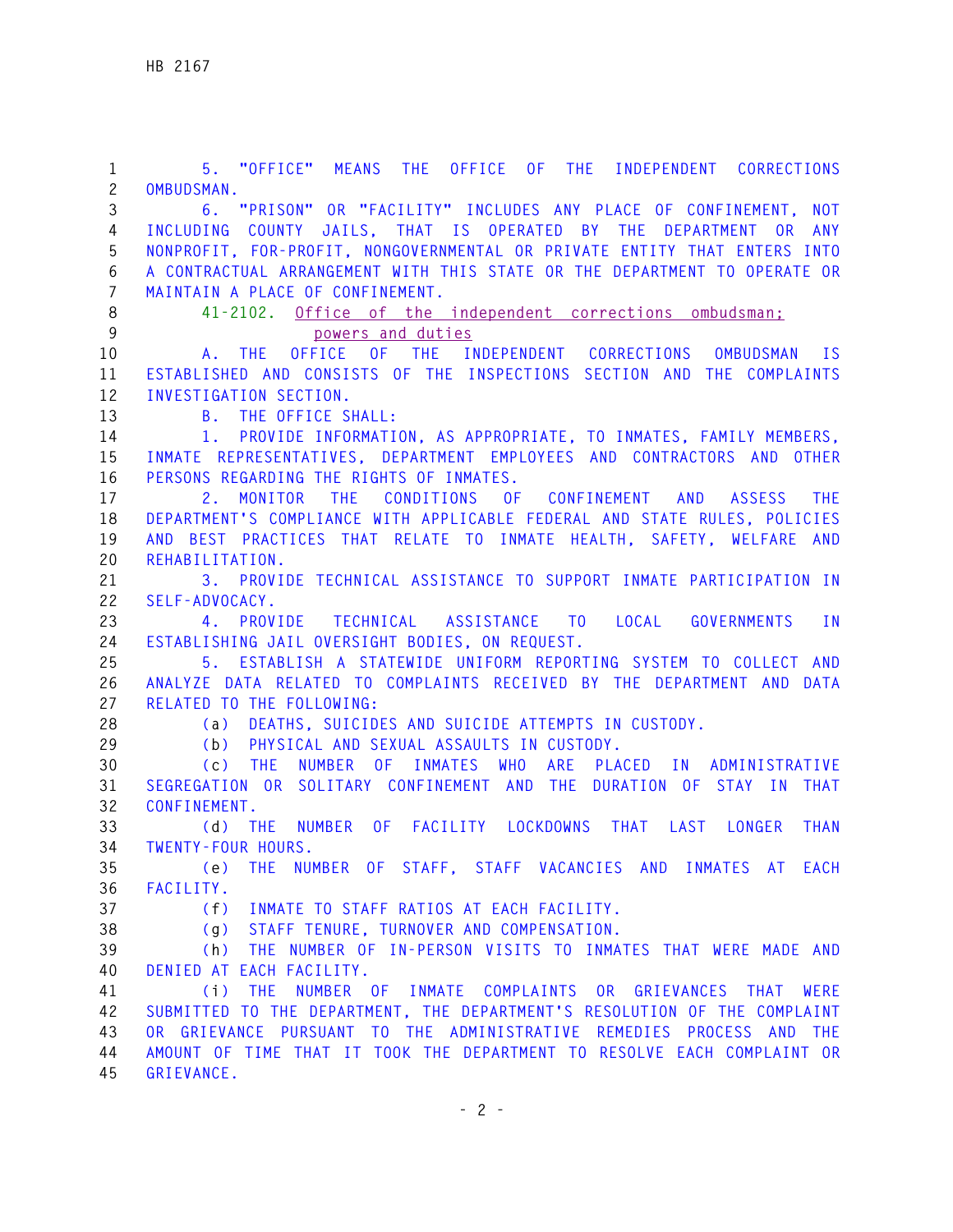| $\mathbf{1}$   | (j) ANY OTHER COVERED ISSUE.                                                   |
|----------------|--------------------------------------------------------------------------------|
| $\mathbf{2}$   | PROCEDURES TO GATHER STAKEHOLDER INPUT INTO THE<br>6. ESTABLISH                |
| 3              | OFFICE'S ACTIVITIES AND PRIORITIES, INCLUDING, AT A MINIMUM, AN ANNUAL         |
| $\overline{4}$ | THIRTY-DAY PERIOD FOR RECEIPT OF AND OFFICE RESPONSE TO PUBLIC COMMENT.        |
| 5              | 7. INSPECT EACH FACILITY AT LEAST ONCE EVERY TWO YEARS AND AT LEAST            |
| 6              | ONCE EACH YEAR FOR EACH MAXIMUM SECURITY FACILITY AND EACH FACILITY WHERE      |
| $\overline{7}$ | THE OFFICE HAS FOUND CAUSE FOR MORE FREQUENT INSPECTION OR MONITORING.         |
| 8              | 8. PUBLICLY ISSUE PERIODIC FACILITY INSPECTION REPORTS, AN ANNUAL              |
| 9              | REPORT WITH RECOMMENDATIONS ON FACILITIES AND A SUMMARY OF DATA AND            |
| 10             | RECOMMENDATIONS ARISING FROM ANY COMPLAINTS INVESTIGATED AND RESOLVED AND      |
| 11             | ANY OTHER THEMATIC REPORTS COVERING ANY TOPIC THE OFFICE FINDS RELEVANT TO     |
| 12             | RUNNING A SAFE, SECURE AND HUMANE CORRECTIONS DEPARTMENT.                      |
| 13             | 9. MONITOR AND DOCUMENT CAPITAL IMPROVEMENTS THAT ARE NEEDED TO                |
| 14             | FACILITIES AND REVIEW AND REPORT ON THE DEPARTMENT'S IMPLEMENTATION OF THE     |
| 15             | IMPROVEMENTS, INCLUDING THE AMOUNT OF MONIES<br><b>NEEDED</b><br>NEEDED<br>AND |
| 16             | EXPENDITURES MADE FOR THE IMPROVEMENTS.                                        |
| 17             | 10. REVIEW, MONITOR AND REPORT ON THE DEPARTMENT'S ADMINISTRATIVE              |
| 18             | REMEDIES PROCESS, INCLUDING THE AVAILABILITY OF COMPLAINT AND GRIEVANCE        |
| 19             | FORMS AT FACILITIES, THE ACCESSIBILITY OF THE PROCESS TO INMATES AND           |
| 20             | INMATE REPRESENTATIVES AT EACH FACILITY AND THE TIMELY AND UNBIASED            |
| 21             | RESOLUTION OF COMPLAINTS OR GRIEVANCES BY THE DEPARTMENT.                      |
| 22             | C. THE OMBUDSMAN WHO IS SELECTED PURSUANT TO SECTION 41-2103 SHALL             |
| 23             | DIRECT THE OFFICE. THE OMBUDSMAN SERVES A TERM OF SIX YEARS, DURING WHICH      |
| 24             | TERM THE OMBUDSMAN MAY BE REMOVED EITHER BY THE GOVERNOR OR BY A MAJORITY      |
| 25             | VOTE OF THE CORRECTIONAL OVERSIGHT COMMITTEE MEMBERS. THE OMBUDSMAN MAY BE     |
| 26             | REMOVED ONLY FOR GOOD CAUSE. THE OMBUDSMAN MAY NOT SERVE MORE THAN TWO         |
| 27             | CONSECUTIVE TERMS. A PARTIAL TERM IS CONSIDERED A FULL TERM WHEN COUNTING      |
| 28             | THE NUMBER OF CONSECUTIVE TERMS THAT THE OMBUDSMAN MAY SERVE. THE              |
| 29             | OMBUDSMAN MAY<br>NOT BE A CURRENT OR FORMER DEPARTMENT<br>EMPLOYEE OR          |
| 30             | CONTRACTOR, AND THE OMBUDSMAN'S SPOUSE OR DOMESTIC PARTNER, PARENTS,           |
| 31             | GRANDPARENTS, CHILDREN OR SIBLINGS MAY NOT BE CURRENT DEPARTMENT EMPLOYEES     |
| 32             | OR CONTRACTORS.                                                                |
| 33             | D. THE OMBUDSMAN MAY:                                                          |
| 34             | HIRE STAFF, CONTRACTORS AND UNPAID VOLUNTEERS AND SECURE OFFICE<br>1.          |
| 35             | SPACE, EQUIPMENT AND OTHER SERVICES NECESSARY TO CARRY OUT THE DUTIES OF       |
| 36             | THE OFFICE. ANY EMPLOYEE, CONTRACTOR OR UNPAID VOLUNTEER WHO IS HIRED OR       |
| 37             | RETAINED BY THE OFFICE HAS THE SAME AUTHORITY AND DUTIES OF THE OFFICE         |
| 38             | DESCRIBED IN THIS ARTICLE.                                                     |
| 39             | 2. CONTRACT WITH EXPERTS AS NEEDED TO ASSIST IN MONITORING AND                 |
| 40             | INSPECTING FACILITIES, ASSESSING DATA AND REVIEWING, INVESTIGATING OR          |
| 41             | RESOLVING COMPLAINTS.                                                          |
| 42             | E. SUBJECT TO THE CONFIDENTIALITY REQUIREMENTS PRESCRIBED<br>I N               |
| 43             | SECTION 41-2103, SUBSECTION L AND SECTION 41-2104, SUBSECTION B, THE           |
| 44             | OMBUDSMAN SHALL:                                                               |

**45 1. ATTEND EACH HEARING CONDUCTED BY THE CORRECTIONAL OVERSIGHT**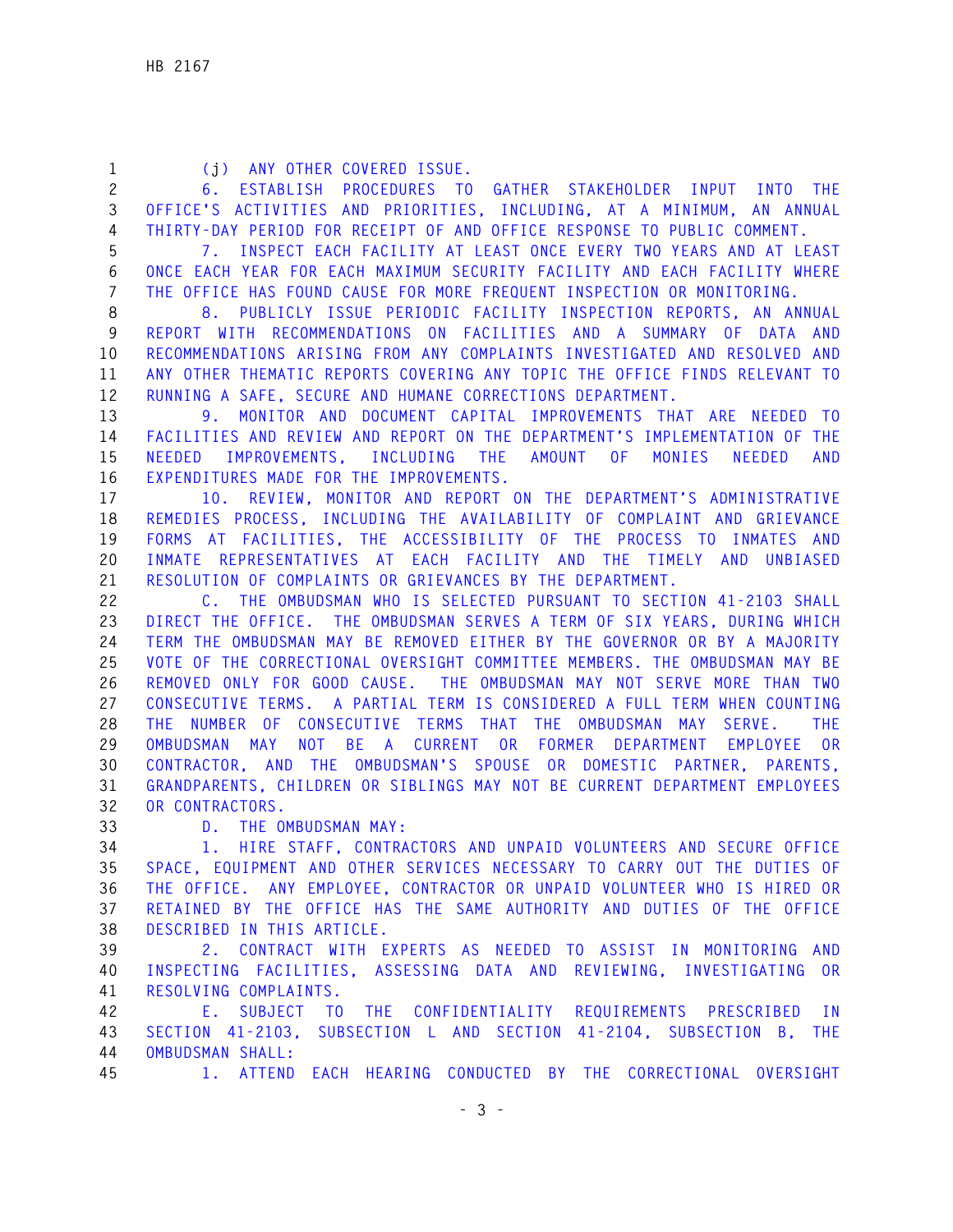**1 COMMITTEE AND PROVIDE ANY TESTIMONY, DOCUMENTS, DATA OR INFORMATION 2 REQUESTED BY COMMITTEE MEMBERS. 3 2. AT LEAST ONCE EACH QUARTER, MEET WITH EACH OF THE FOLLOWING TO 4 REPORT ON THE WORK AND FINDINGS OF THE OMBUDSMAN'S OFFICE: 5 (a) THE MEMBERS OF THE CORRECTIONAL OVERSIGHT COMMITTEE. 6 (b) THE GOVERNOR. 7 (c) THE DIRECTOR OF THE DEPARTMENT. 8 3. ON REQUEST FROM THE COMMITTEE CHAIRPERSON, VICE CHAIRPERSON OR 9 THE RANKING MEMBER, PROVIDE TESTIMONY BEFORE THE RELEVANT COMMITTEES OF 10 THE HOUSE OF REPRESENTATIVES AND THE SENATE. 11 41-2103. Correctional oversight committee; members; ombudsman 12 appointment; public hearings; voting requirements; 13 quorum; subpoena enforcement 14 A. THE CORRECTIONAL OVERSIGHT COMMITTEE IS ESTABLISHED CONSISTING 15 OF THE FOLLOWING MEMBERS: 16 1. TWO MEMBERS OF THE SENATE WHO ARE NOT MEMBERS OF THE SAME 17 POLITICAL PARTY. THE PRESIDENT OF THE SENATE SHALL SELECT ONE MEMBER AND 18 THE SENATE MINORITY LEADER SHALL SELECT ONE MEMBER. 19 2. TWO MEMBERS OF THE HOUSE OF REPRESENTATIVES WHO ARE NOT MEMBERS 20 OF THE SAME POLITICAL PARTY. THE SPEAKER OF THE HOUSE OF REPRESENTATIVES 21 SHALL SELECT ONE MEMBER AND THE HOUSE OF REPRESENTATIVES MINORITY LEADER 22 SHALL SELECT ONE MEMBER. 23 3. THE FOLLOWING MEMBERS WHO ARE APPOINTED BY THE GOVERNOR: 24 (a) ONE MEMBER WHO REPRESENTS AN INMATE ADVOCACY ORGANIZATION. 25 (b) ONE MEMBER WHO REPRESENTS AN ORGANIZATION THAT PROVIDES INMATE 26 TRAINING OR REHABILITATION PROGRAMS. 27 (c) ONE MALE MEMBER OF THE GENERAL PUBLIC WHO WAS PREVIOUSLY 28 INCARCERATED IN THE DEPARTMENT. 29 (d) ONE FEMALE MEMBER OF THE GENERAL PUBLIC WHO WAS PREVIOUSLY 30 INCARCERATED IN THE DEPARTMENT. 31 (e) ONE MEMBER WHO IS A PHYSICIAN LICENSED PURSUANT TO TITLE 32, 32 CHAPTER 13 OR 17 AND WHO SPECIALIZES IN FAMILY MEDICINE OR INTERNAL 33 MEDICINE. 34 (f) ONE MEMBER WHO IS A MENTAL OR BEHAVIORAL HEALTH PROFESSIONAL, 35 WHO IS LICENSED PURSUANT TO TITLE 32, CHAPTER 19.1 OR 33 AND WHO HAS A 36 HISTORY OF PROVIDING MENTAL HEALTH SERVICES OR COUNSELING TO ADULTS. 37 (g) ONE MEMBER WHO IS A GRANDPARENT, PARENT, CHILD, SIBLING, SPOUSE 38 OR DOMESTIC PARTNER OF A CURRENT INMATE IN A FACILITY. 39 (h) ONE MEMBER WHO IS RECOMMENDED BY THE ARIZONA CORRECTIONAL PEACE 40 OFFICERS ASSOCIATION. THIS MEMBER IS A NONVOTING MEMBER. 41 B. MEMBERS WHO ARE APPOINTED PURSUANT TO SUBSECTION A, PARAGRAPH 3 42 OF THIS SECTION: 43 1. SERVE THREE-YEAR TERMS AND MAY NOT SERVE MORE THAN TWO 44 CONSECUTIVE TERMS.**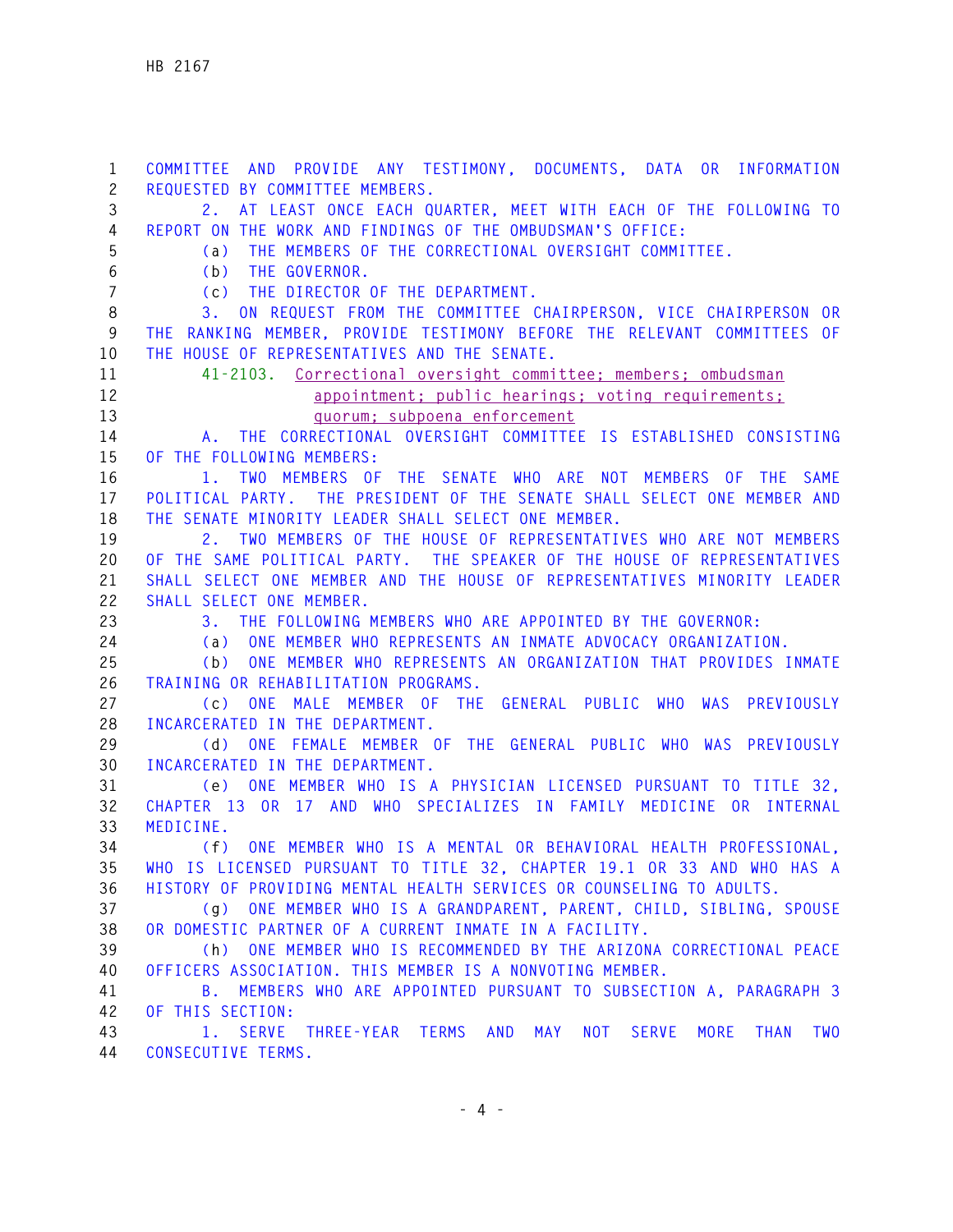**1 2. MAY NOT BE CURRENT DEPARTMENT EMPLOYEES OR CONTRACTORS OR HAVE 2 BEEN EMPLOYED BY OR CONTRACTED WITH THE DEPARTMENT FOR AT LEAST TEN YEARS 3 BEFORE APPOINTMENT.** 

**4 3. MAY NOT HAVE PARENTS, CHILDREN, SPOUSES OR DOMESTIC PARTNERS WHO 5 ARE CURRENT DEPARTMENT EMPLOYEES OR CONTRACTORS UNLESS SPECIFICALLY 6 ALLOWED BY LAW.** 

**7 C. MEMBERS WHO ARE APPOINTED PURSUANT TO SUBSECTION A, PARAGRAPH 3, 8 SUBDIVISIONS (a) AND (b) OF THIS SECTION MAY NOT BE EMPLOYED BY OR 9 REPRESENT AN ORGANIZATION WITH AN ACTIVE SERVICE AGREEMENT WITH OR 10 FINANCIAL INTEREST IN THE DEPARTMENT OR OTHERWISE PROVIDE FOR-PROFIT 11 SERVICES TO INMATES OR FAMILY MEMBERS.** 

**12 D. ONE MEMBER WHO IS APPOINTED PURSUANT TO SUBSECTION A, PARAGRAPH 13 1 OF THIS SECTION AND ONE MEMBER WHO IS APPOINTED PURSUANT TO SUBSECTION 14 A, PARAGRAPH 2 OF THIS SECTION SHALL SERVE AS COCHAIRPERSONS. THE 15 COCHAIRPERSONS MAY NOT BE FROM THE SAME POLITICAL PARTY.** 

**16 E. THE COMMITTEE SHALL MEET QUARTERLY, WHEN THE OMBUDSMAN POSITION 17 IS VACANT, AS THE COCHAIRPERSONS DEEM NECESSARY, ON THE REQUEST OF THE 18 OMBUDSMAN TO FULFILL THE REQUIREMENTS OF SECTION 41-2102, SUBSECTION E AND 19 ON THE CALL OF THE MAJORITY OF THE MEMBERS.** 

**20 F. EXCEPT WHEN VOTING TO APPOINT THE OMBUDSMAN PURSUANT TO 21 SUBSECTION H OF THIS SECTION, THE PRESENCE OF NINE MEMBERS OF THE 22 COMMITTEE CONSTITUTES A QUORUM AND A MAJORITY VOTE OF THE MEMBERS PRESENT 23 IS NECESSARY FOR THE COMMITTEE TO TAKE ACTION ON A MATTER.** 

**24 G. COMMITTEE MEMBERS ARE NOT ELIGIBLE TO RECEIVE COMPENSATION BUT 25 ARE ELIGIBLE FOR REIMBURSEMENT OF EXPENSES PURSUANT TO TITLE 38, CHAPTER 26 4, ARTICLE 2.** 

**27 H. THE COMMITTEE SHALL ANNOUNCE THE OMBUDSMAN NOMINEE PUBLICLY AND 28 SHALL VOTE TO APPOINT THE NOMINEE AFTER HOLDING A PUBLIC HEARING, DURING 29 WHICH THE COMMITTEE SHALL HEAR AND CONSIDER ORAL OR WRITTEN TESTIMONY FROM 30 THE OMBUDSMAN NOMINEE, ANY WITNESSES THE OMBUDSMAN NOMINEE PRESENTS ON THE 31 NOMINEE'S BEHALF AND ANY MEMBERS OF THE PUBLIC. THE OMBUDSMAN SHALL TAKE 32 OFFICE ON A MAJORITY VOTE OF THE COMMITTEE MEMBER'S VOTING IN THE 33 OMBUDSMAN'S FAVOR. TO VOTE FOR THE OMBUDSMAN, A QUORUM MUST BE PRESENT AND 34 CONSIST OF AT LEAST ALL THE MEMBERS WHO ARE SELECTED PURSUANT TO 35 SUBSECTION A, PARAGRAPHS 1 AND 2 OF THIS SECTION AND FIVE OF THE MEMBERS 36 WHO ARE APPOINTED PURSUANT TO SUBSECTION A, PARAGRAPH 3 OF THIS SECTION.** 

**37 I. THE COMMITTEE SHALL HOLD AT LEAST ONE PUBLIC HEARING EACH YEAR 38 TO PRESENT, REVIEW AND DISCUSS THE OFFICE'S INSPECTIONS, FINDINGS, REPORTS 39 AND RECOMMENDATIONS SET FORTH IN THE OFFICE'S ANNUAL REPORT PRESCRIBED IN 40 SECTION 41-2108 AND SHALL HOLD QUARTERLY PUBLIC HEARINGS TO PRESENT, 41 REVIEW AND DISCUSS ANY OTHER DATA, REPORTS OR FINDINGS OF THE OFFICE THAT 42 THE COMMITTEE DEEMS RELEVANT.** 

**43 J. THE COMMITTEE SHALL CONDUCT RANDOM BIANNUAL INSPECTIONS OF A 44 FACILITY AND SHALL VISIT DIFFERENT FACILITIES ON EACH INSPECTION. THE 45 COMMITTEE MAY NOT ANNOUNCE AN INSPECTION TO ANY INDIVIDUAL OR ENTITY**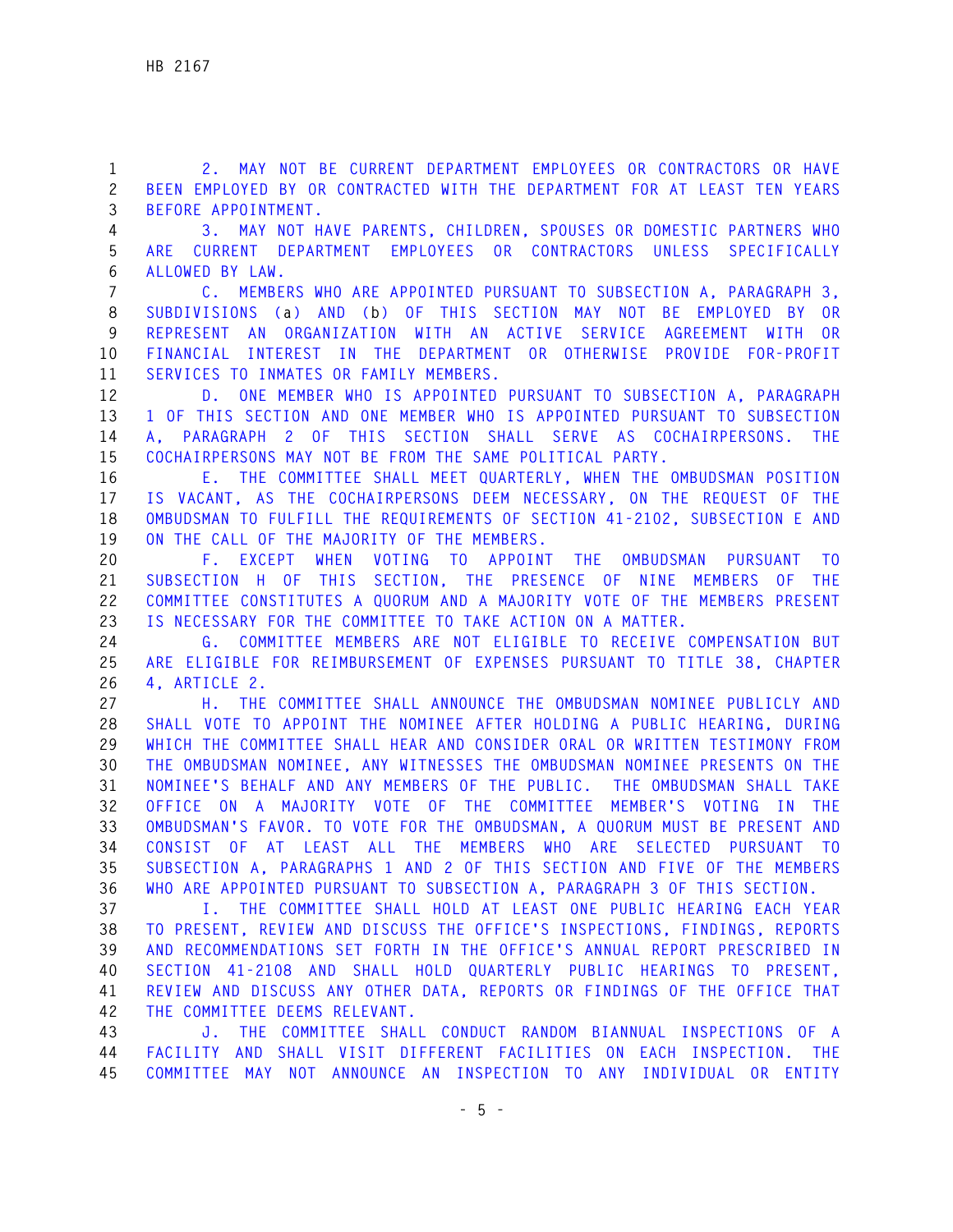**1 OUTSIDE OF THE COMMITTEE BEFORE THE INSPECTION OCCURS. THE DEPARTMENT 2 SHALL ENSURE FULL ACCESS TO THE FACILITY, INMATES AND STAFF CONSISTENT 3 WITH SECTION 41-2104 SUBSECTION A.** 

**4 K. THE LEGISLATURE SHALL PROVIDE THE COMMITTEE WITH OFFICE SPACE, 5 MEETING SPACE, SUPPLIES AND ADMINISTRATIVE PERSONNEL AS NEEDED.** 

**6 L. A NONVOTING MEMBER OF THE COMMITTEE IS EXCLUDED FROM 7 INVESTIGATIONS, INTERVIEWS, RECEIPT OF TESTIMONY AND REVIEW OF DOCUMENTS 8 ON THE REQUEST OF AN INMATE, AN INMATE'S FAMILY MEMBER OR REPRESENTATIVE 9 OR A DEPARTMENT STAFF MEMBER OR EMPLOYEE WHEN THAT PERSON BELIEVES THE 10 PERSON MAY BE SUBJECT TO REPRISAL OR RETALIATION FOR PROVIDING TESTIMONY 11 OR OTHER INFORMATION TO THE COMMITTEE.** 

**12 M. THE COMMITTEE COCHAIRPERSONS SHALL MEET WITH THE GOVERNOR AND 13 THE DIRECTOR OF THE DEPARTMENT AT LEAST TWO TIMES EACH YEAR TO REPORT ON 14 THE WORK AND FINDINGS OF THE COMMITTEE.** 

**15 N. THE COMMITTEE MAY ISSUE SUBPOENAS TO THE DEPARTMENT FOR RECORDS, 16 DOCUMENTS OR DATA IN THE DEPARTMENT'S POSSESSION AND FOR DEPARTMENT STAFF, 17 CONTRACTORS OR REPRESENTATIVES TO APPEAR AND TESTIFY BEFORE THE COMMITTEE. 18 AFTER A SUBPOENA IS SERVED AND, ON APPLICATION TO THE COURT, THE COMMITTEE 19 MAY ENFORCE A SUBPOENA IN THE SAME MANNER PROVIDED BY LAW FOR THE SERVICE 20 AND ENFORCEMENT OF A SUBPOENA IN A CIVIL ACTION. IF AN ENTITY FAILS TO 21 COMPLY WITH A SUBPOENA, THE COMMITTEE MAY PURSUE ENFORCEMENT OF THE 22 SUBPOENA IN A COURT OR REFER THE SUBPOENA TO THE SPEAKER OF THE HOUSE OF 23 REPRESENTATIVES, THE PRESIDENT OF SENATE OR THE CHAIRMAN OF ANY COMMITTEE 24 OF THE LEGISLATURE FOR ENFORCEMENT IN THE SAME MANNER AND SUBJECT TO THE 25 SAME PENALTIES PRESCRIBED IN CHAPTER 7, ARTICLE 4 OF THIS TITLE.** 

- 
- 

## **26 41-2104. Office authority; access to department records and**

**27 facilities; subpoena**

**28 A. THE OFFICE MUST HAVE ACCESS IN THE SAME MANNER AS THE DIRECTOR, 29 ON DEMAND, IN PERSON OR IN WRITING AND WITH OR WITHOUT PRIOR NOTICE, TO 30 ALL FACILITIES, INCLUDING ALL AREAS THAT ARE USED BY OR ARE OTHERWISE 31 ACCESSIBLE TO INMATES, DEPARTMENT STAFF AND CONTRACTORS, AND TO PROGRAMS 32 FOR INMATES AT REASONABLE TIMES WHICH, AT A MINIMUM, INCLUDES ACCESS 33 DURING NORMAL WORKING HOURS AND VISITING HOURS AND THE OPPORTUNITY TO 34 INTERVIEW ANY INMATE, DEPARTMENT EMPLOYEE OR CONTRACTOR OR OTHER PERSON 35 FOR THE PURPOSE OF:** 

**36 1. PROVIDING INFORMATION ABOUT INDIVIDUAL RIGHTS AND THE SERVICES 37 AVAILABLE FROM THE OFFICE, INCLUDING THE NAME, ADDRESS AND TELEPHONE 38 NUMBER OF THE OFFICE FACILITIES OR STAFF.** 

**39 2. CONDUCTING OFFICIAL INSPECTIONS AS PRESCRIBED IN SECTIONS 40 41-2102 AND 41-2106.** 

**41 3. INSPECTING, VIEWING, PHOTOGRAPHING AND VIDEO RECORDING ALL AREAS 42 OF THE FACILITY THAT ARE USED BY OR ARE ACCESSIBLE TO INMATES.** 

**43 B. WHEN ACCESSING INMATES, THE DEPARTMENT MUST GIVE THE OFFICE THE 44 OPPORTUNITY TO MEET AND COMMUNICATE PRIVATELY AND CONFIDENTIALLY WITH 45 INMATES REGULARLY, WITH OR WITHOUT PRIOR NOTICE, BOTH FORMALLY AND**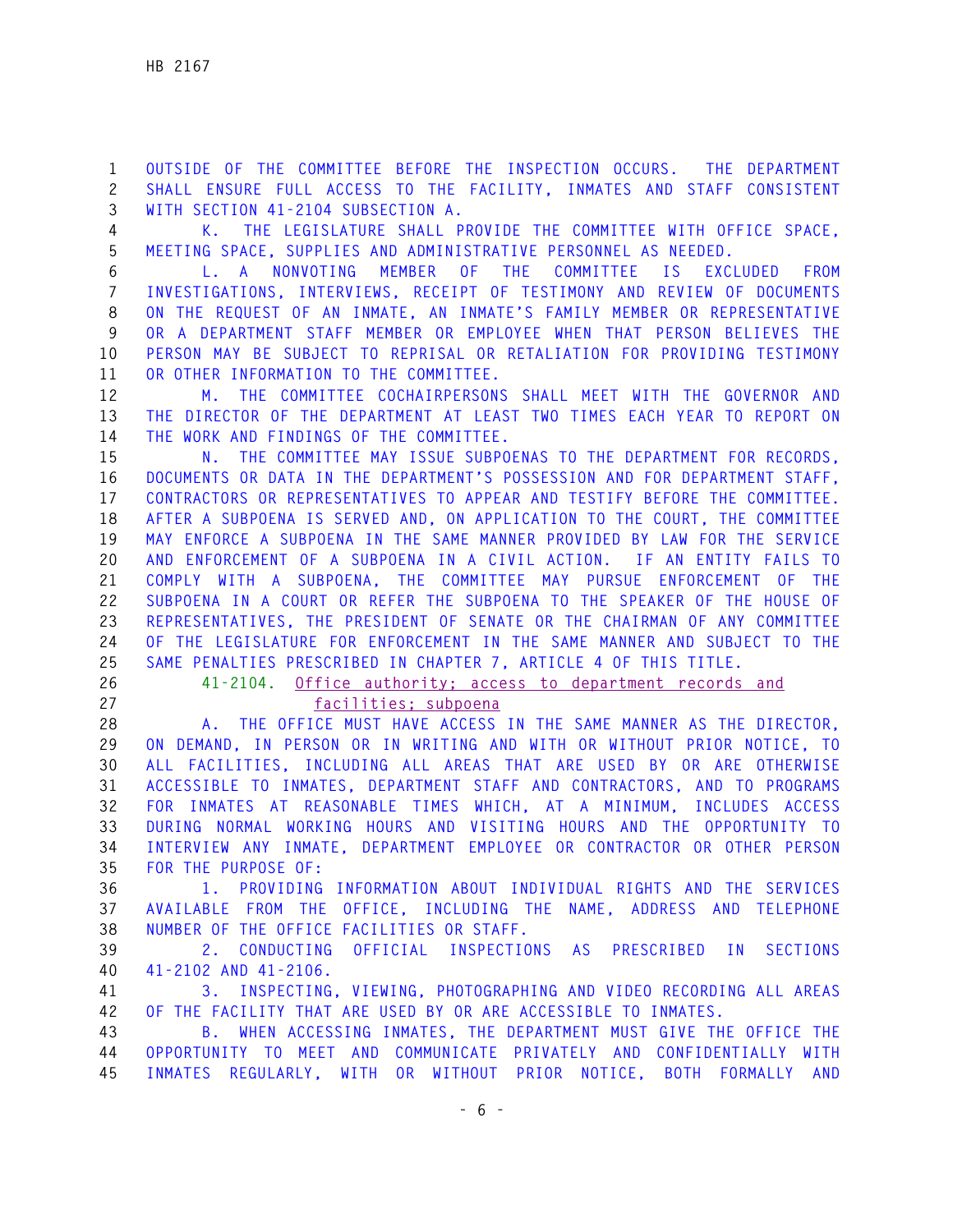**1 INFORMALLY, BY TELEPHONE, MAIL AND ELECTRONIC COMMUNICATION AND IN PERSON. 2 DEPARTMENT EMPLOYEES OR CONTRACTORS MAY NOT MONITOR, RECORD OR BE PRESENT 3 WHEN THE OFFICE COMMUNICATES WITH INMATES. WITH CONSENT OF THE INMATE, 4 MEMBERS OF THE OFFICE MAY RECORD MEETINGS WITH INMATES. AN OFFICE 5 RECORDING OF AN INMATE IS CONFIDENTIAL AND IS NOT ACCESSIBLE TO A 6 DEPARTMENT EMPLOYEE OR CONTRACTOR.** 

**7 C. ACCESS TO DEPARTMENT EMPLOYEES OR CONTRACTORS INCLUDES THE 8 OPPORTUNITY TO MEET AND COMMUNICATE PRIVATELY AND CONFIDENTIALLY WITH 9 INDIVIDUALS DURING AN INSPECTION OR NORMAL WORKING HOURS, WITH OR WITHOUT 10 PRIOR NOTICE, BOTH FORMALLY AND INFORMALLY, BY TELEPHONE, MAIL AND 11 ELECTRONIC COMMUNICATION AND IN PERSON. WITH THE CONSENT OF THE 12 DEPARTMENT EMPLOYEE OR CONTRACTOR, MEMBERS OF THE OFFICE MAY RECORD THE 13 MEETING WITH THE DEPARTMENT EMPLOYEE OR CONTRACTOR.** 

**14 D. THE OFFICE MAY ACCESS, INSPECT AND COPY ALL RELEVANT 15 INFORMATION, RECORDS OR DOCUMENTS THAT ARE IN THE POSSESSION OR CONTROL OF 16 THE DEPARTMENT AND THAT THE OFFICE CONSIDERS NECESSARY TO INVESTIGATE A 17 COMPLAINT. THE DEPARTMENT MUST ASSIST THE OFFICE IN OBTAINING THE 18 NECESSARY RELEASES FOR THOSE DOCUMENTS THAT ARE SPECIFICALLY RESTRICTED OR 19 PRIVILEGED FOR USE BY THE OFFICE.** 

**20 E. FOLLOWING NOTIFICATION FROM THE OFFICE WITH A WRITTEN DEMAND FOR 21 ACCESS TO DEPARTMENT RECORDS, THE DESIGNATED DEPARTMENT STAFF MUST PROVIDE 22 THE OFFICE WITH ACCESS TO THE REQUESTED DOCUMENTATION NOT LATER THAN 23 TWENTY BUSINESS DAYS AFTER THE OFFICE'S WRITTEN REQUEST FOR THE RECORDS. 24 IF THE REQUESTED RECORDS PERTAIN TO AN INMATE DEATH, THREATS OF BODILY 25 HARM, INCLUDING SEXUAL OR PHYSICAL ASSAULTS, OR THE DENIAL OF NECESSARY 26 MEDICAL TREATMENT, THE DEPARTMENT MUST PROVIDE THE RECORDS WITHIN FIVE 27 DAYS, UNLESS THE OFFICE CONSENTS TO AN EXTENSION OF THAT TIME FRAME.** 

**28 F. THE OFFICE MUST WORK WITH THE DEPARTMENT TO MINIMIZE DISRUPTION 29 TO THE OPERATIONS OF THE DEPARTMENT DUE TO OFFICE ACTIVITIES AND MUST 30 COMPLY WITH THE DEPARTMENT'S REASONABLE SECURITY CLEARANCE PROCESSES, IF 31 THESE PROCESSES DO NOT IMPEDE THE ACTIVITIES ALLOWED BY THIS SECTION.** 

**32 G. THE OFFICE MAY SUBPOENA RECORDS, DOCUMENTS OR DATA THAT ARE IN 33 THE DEPARTMENT'S POSSESSION FOR DEPARTMENT STAFF, CONTRACTORS OR 34 REPRESENTATIVES TO APPEAR AND PROVIDE INFORMATION TO THE OFFICE. A 35 SUBPOENA THAT IS ISSUED BY THE OFFICE MUST BE SERVED AND, ON APPLICATION 36 TO THE COURT, MAY BE ENFORCED IN THE MANNER PROVIDED BY LAW FOR THE 37 SERVICE AND ENFORCEMENT OF SUBPOENAS IN A CIVIL ACTION. IF AN ENTITY 38 FAILS TO COMPLY WITH A SUBPOENA, THE OFFICE MAY PURSUE ENFORCEMENT OF THE 39 SUBPOENA IN A COURT OR REFER THE SUBPOENA TO THE COMMITTEE FOR ENFORCEMENT 40 IN THE SAME MANNER AND SUBJECT TO THE SAME PENALTIES AS A LEGISLATIVE 41 SUBPOENA PURSUANT TO CHAPTER 7, ARTICLE 4 OF THIS TITLE.** 

**42 41-2105. Confidential communications**

**43 A. ALL CORRESPONDENCE AND COMMUNICATION WITH THE OFFICE OR 44 COMMITTEE ARE CONFIDENTIAL AND PRIVILEGED.**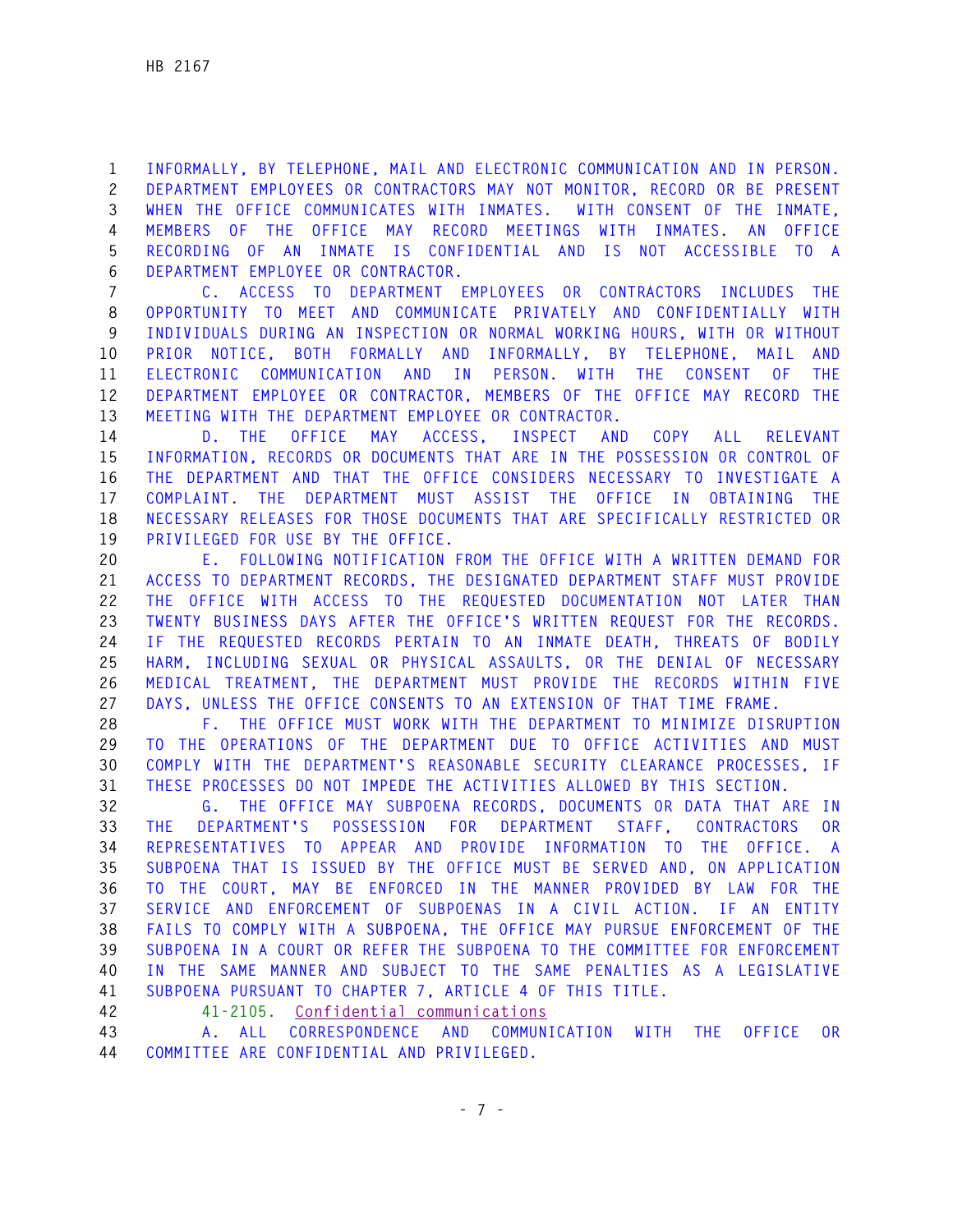| $\mathbf 1$    | B. THE OFFICE SHALL ESTABLISH CONFIDENTIALITY RULES AND PROCEDURES                                                         |
|----------------|----------------------------------------------------------------------------------------------------------------------------|
| $\overline{c}$ | FOR ALL INFORMATION MAINTAINED BY THE OFFICE TO ENSURE THAT THE IDENTITY                                                   |
| 3              | OF A COMPLAINANT REMAINS CONFIDENTIAL BEFORE, DURING AND AFTER AN                                                          |
| 4              | INVESTIGATION TO THE GREATEST EXTENT PRACTICABLE. THE OFFICE MAY DISCLOSE                                                  |
| 5              | A COMPLAINANT'S IDENTIFYING INFORMATION FOR THE SOLE PURPOSE OF CARRYING                                                   |
| 6              | OUT AN INVESTIGATION.                                                                                                      |
| $\overline{7}$ | 41-2106. Inspection authority; report                                                                                      |
| 8              | A. THE OFFICE SHALL INSPECT EACH FACILITY AND RELEASE A PUBLIC                                                             |
| 9              | REPORT WITHIN TWO YEARS AFTER THE EFFECTIVE DATE OF THIS SECTION. THE                                                      |
| 10             | OFFICE SHALL CONDUCT SUBSEQUENT INSPECTIONS ON A STAGGERED SCHEDULE                                                        |
| 11             | DEPENDING ON THE FACILITY'S SAFETY AND COMPLIANCE CLASSIFICATION.                                                          |
| 12             | DURING AN INSPECTION, THE OFFICE SHALL ASSESS OR REVIEW ALL OF<br><b>B</b> .                                               |
| 13             | THE FOLLOWING:                                                                                                             |
| 14             | 1. THE FACILITY'S POLICIES AND PROCEDURES THAT RELATE TO THE CARE                                                          |
| 15             | OF INMATES.                                                                                                                |
| 16             | 2. THE CONDITIONS OF CONFINEMENT.                                                                                          |
| 17             | THE AVAILABILITY OF EDUCATIONAL AND REHABILITATIVE PROGRAMMING.<br>3.                                                      |
| 18             | DRUG AND MENTAL HEALTH TREATMENT AND INMATE JOBS AND VOCATIONAL TRAINING.                                                  |
| 19             | POLICIES AND PROCEDURES RELATING TO VISITATION.<br>4.                                                                      |
| 20<br>21       | MEDICAL FACILITIES AND MEDICAL PROCEDURES AND POLICIES.<br>5.<br>LOCKDOWNS AT THE FACILITY THAT OCCURRED<br>SINCE THE LAST |
| 22             | 6.<br>INSPECTION. FOR THE INITIAL ASSESSMENT, THE OFFICE SHALL REVIEW LOCKDOWNS                                            |
| 23             | THAT OCCURRED DURING THE PREVIOUS THREE YEARS.                                                                             |
| 24             | 7. FACILITY STAFFING, INCLUDING THE NUMBER AND JOB ASSIGNMENTS OF                                                          |
| 25             | CORRECTIONAL STAFF, THE RATIO OF STAFF TO INMATES AT THE FACILITY AND THE                                                  |
| 26             | STAFF POSITION VACANCY RATE AT THE FACILITY.                                                                               |
| 27             | 8. PHYSICAL AND SEXUAL ASSAULTS AT THE FACILITY THAT OCCURRED SINCE                                                        |
| 28             | THE LAST INSPECTION. FOR THE INITIAL ASSESSMENT, THE OFFICE SHALL REVIEW                                                   |
| 29             | ASSAULTS THAT OCCURRED DURING THE PREVIOUS THREE YEARS.                                                                    |
| 30             | INMATE OR STAFF DEATHS THAT OCCURRED AT THE FACILITY SINCE THE<br>9.                                                       |
| 31             | LAST INSPECTION. FOR THE INITIAL ASSESSMENT, THE OFFICE SHALL REVIEW                                                       |
| 32             | INMATE AND STAFF DEATHS THAT OCCURRED DURING THE PREVIOUS THREE YEARS.                                                     |
| 33             | 10. DEPARTMENT STAFF RECRUITMENT, TRAINING, SUPERVISION<br>AND                                                             |
| 34             | DISCIPLINE.                                                                                                                |
| 35             | 11. THE AVAILABILITY OF COMPLAINT AND GRIEVANCE FORMS AT A FACILITY                                                        |
| 36             | AND THE ACCESSIBILITY OF THE ADMINISTRATIVE REMEDIES PROCESS TO INMATES                                                    |
| 37             | AND INMATE REPRESENTATIVES.                                                                                                |
| 38             | 12. ANY OTHER ASPECT OF FACILITY OPERATIONS THAT THE OFFICE DEEMS                                                          |
| 39             | NECESSARY OVER THE COURSE OF AN INSPECTION OR THAT RELATES TO A COVERED                                                    |
| 40             | ISSUE.                                                                                                                     |
| 41             | C. AFTER COMPLETING AN INSPECTION, THE OFFICE SHALL PREPARE AND                                                            |
| 42             | PUBLISH A REPORT, MAKE THE REPORT AVAILABLE TO THE PUBLIC ON THE INTERNET                                                  |
| 43             | AND SUBMIT THE REPORT TO THE GOVERNOR, THE ATTORNEY GENERAL, THE PRESIDENT                                                 |
| 44             | OF THE SENATE, THE SPEAKER OF THE HOUSE OF REPRESENTATIVES, THE                                                            |
| 45             | CORRECTIONAL OVERSIGHT COMMITTEE AND THE DIRECTOR OF THE STATE DEPARTMENT                                                  |
|                |                                                                                                                            |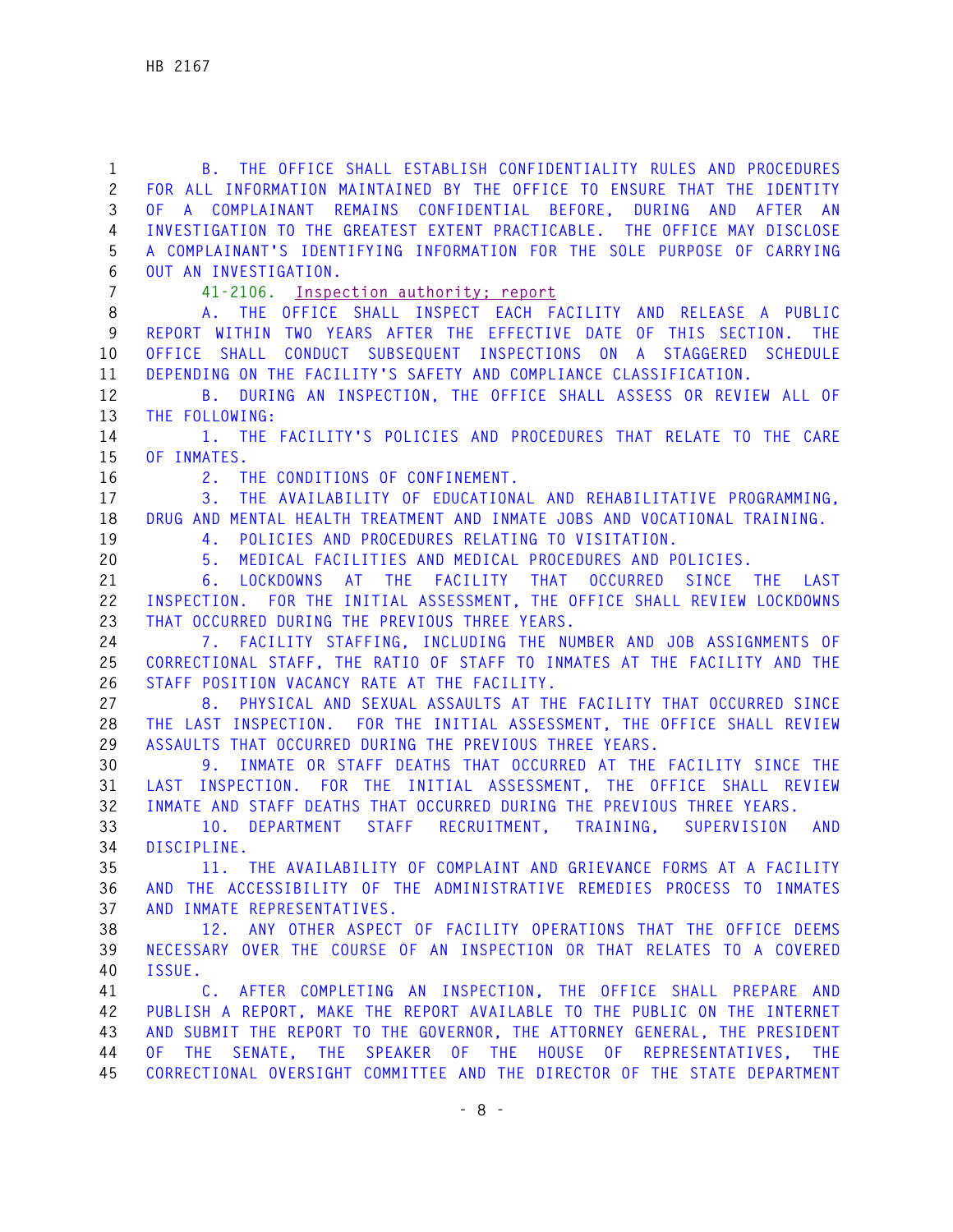**1 OF CORRECTIONS AND PROVIDE A COPY OF THIS REPORT TO THE SECRETARY OF 2 STATE. THE REPORT MUST INCLUDE: 3 1. A SUMMARY OF THE FACILITY'S POLICIES AND PROCEDURES RELATING TO 4 INMATE CARE. 5 2. A DESCRIPTION OF THE CONDITIONS OF CONFINEMENT. 6 3. A CATALOGUE OF AVAILABLE EDUCATIONAL AND REHABILITATIVE 7 PROGRAMMING, DRUG AND MENTAL HEALTH TREATMENT AND INMATE JOBS AND 8 VOCATIONAL TRAINING. 9 4. A SUMMARY OF VISITATION POLICIES AND PROCEDURES. 10 5. A SUMMARY OF MEDICAL FACILITIES AND MEDICAL PROCEDURES AND 11 POLICIES. 12 6. A SUMMARY OF THE LOCKDOWNS REVIEWED BY THE OFFICE. 13 7. A SUMMARY OF FACILITY STAFFING, INCLUDING POLICIES RELATING TO 14 STAFF RECRUITMENT, TRAINING, SUPERVISION AND DISCIPLINE. 15 8. A SUMMARY OF PHYSICAL AND SEXUAL ASSAULTS THAT OCCURRED AT THE 16 FACILITY AND THAT WERE REVIEWED BY THE OFFICE. 17 9. A SUMMARY OF INMATE OR STAFF DEATHS THAT OCCURRED AT THE 18 FACILITY. 19 10. A SUMMARY OF THE AVAILABILITY OF COMPLAINT AND GRIEVANCE FORMS 20 AT THE FACILITY, THE ACCESSIBILITY OF THE ADMINISTRATIVE REMEDIES PROCESS 21 FOR INMATES AND INMATE REPRESENTATIVES AND THE FACILITY'S TIMELY AND 22 UNBIASED RESOLUTION OF COMPLAINTS AND GRIEVANCES. 23 11. RECOMMENDATIONS FOR IMPROVING CONDITIONS AND SAFETY WITHIN THE 24 FACILITY. 25 12. A SAFETY AND COMPLIANCE CLASSIFICATION WITH A RECOMMENDED 26 TIMELINE FOR THE NEXT INSPECTION. 27 D. AFTER COMPLETING AN INSPECTION, THE OFFICE SHALL ASSIGN THE 28 FACILITY A SAFETY AND COMPLIANCE CLASSIFICATION. THE OFFICE SHALL 29 ESTABLISH A CLASSIFICATION SYSTEM THAT CONSISTS OF THE FOLLOWING THREE 30 TIERS AND THAT IS DETERMINED BASED ON THE FACTORS DESCRIBED IN SUBSECTION 31 B OF THIS SECTION: 32 1. TIER ONE, WHICH REQUIRES SUBSEQUENT INSPECTION WITHIN TWELVE 33 MONTHS. THE OFFICE MUST ASSIGN TIER ONE TO MAXIMUM SECURITY FACILITIES 34 AND FACILITIES THAT PRESENT CLEAR VIOLATIONS OF RIGHTS, RISKS TO INMATE 35 SAFETY OR SEVERE LACK OF QUALITY PROGRAMMING FOR SUCCESSFUL INMATE 36 REHABILITATION. 37 2. TIER TWO, WHICH REQUIRES SUBSEQUENT INSPECTION BETWEEN EIGHTEEN 38 MONTHS AND THIRTY-SIX MONTHS. THE OFFICE MUST ASSIGN TIER TWO TO 39 FACILITIES THAT MAY HAVE VIOLATIONS OF RIGHTS, SUBSTANDARD CONDITIONS OF 40 CONFINEMENT OR SUBSTANDARD PROGRAMMING OPTIONS. 41 3. TIER THREE, WHICH REQUIRES SUBSEQUENT INSPECTION WITHIN 42 THIRTY-SIX MONTHS. THE OFFICE MUST ASSIGN TIER THREE TO FACILITIES THAT 43 HAVE ADEQUATE CONDITIONS OF CONFINEMENT AND PROGRAMMING OPTIONS. 44 E. THE DEPARTMENT SHALL RESPOND IN WRITING TO EACH INSPECTION 45 REPORT ISSUED BY THE OFFICE WITHIN TWENTY BUSINESS DAYS AFTER THE REPORT**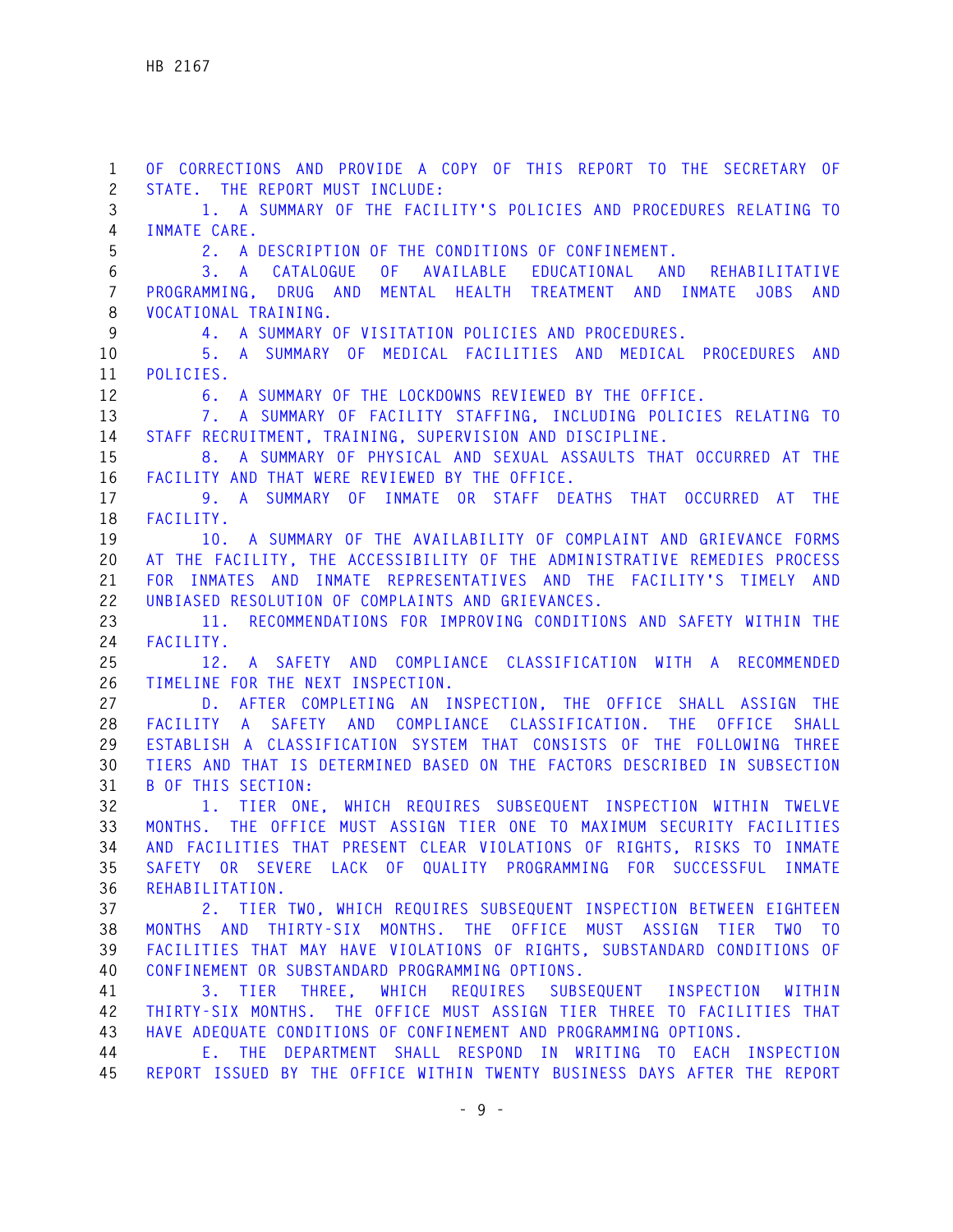**1 IS ISSUED. THE DEPARTMENT'S RESPONSE MUST INCLUDE A CORRECTIVE ACTION 2 PLAN. THE OFFICE SHALL MONITOR THE DEPARTMENT'S COMPLIANCE WITH THE 3 CORRECTIVE ACTION PLAN AND MAY CONDUCT FURTHER INSPECTIONS OR 4 INVESTIGATIONS AS NECESSARY TO MONITOR COMPLIANCE. 5 41-2107. Authority to investigate complaints; prohibited 6 investigations 7 A. THE OFFICE MAY INITIATE AND ATTEMPT TO RESOLVE AN INVESTIGATION 8 ON ITS OWN INITIATIVE OR AFTER RECEIVING A COMPLAINT FROM AN INMATE, 9 FAMILY MEMBER, INMATE REPRESENTATIVE, DEPARTMENT EMPLOYEE OR CONTRACTOR OR 10 OTHER PERSON REGARDING ANY OF THE FOLLOWING THAT MAY ADVERSELY AFFECT 11 INMATE HEALTH, SAFETY, WELFARE AND RIGHTS: 12 1. ABUSE OR NEGLECT. 13 2. CONDITIONS OF CONFINEMENT. 14 3. DEPARTMENT DECISIONS OR ADMINISTRATIVE ACTIONS. 15 4. DEPARTMENT INACTIONS OR OMISSIONS. 16 5. DEPARTMENT POLICIES, RULES OR PROCEDURES. 17 6. ALLEGED VIOLATIONS OF LAW BY DEPARTMENT STAFF THAT MAY ADVERSELY 18 AFFECT INMATE HEALTH, SAFETY, WELFARE AND RIGHTS. 19 B. THE OFFICE MAY DECLINE TO INVESTIGATE ANY COMPLAINT. THE OFFICE 20 SHALL INFORM THE INMATE THAT THE INMATE IS ENTITLED TO USE THE 21 DEPARTMENT'S POLICIES REGARDING RESOLUTION OF INMATE GRIEVANCES AND SHALL 22 PROVIDE INFORMATION AND A COMPLETE SET OF FORMS TO THE INMATE TO COMPLETE 23 THE RESOLUTION OF INMATE GRIEVANCES. THE DEPARTMENT SHALL TOLL ANY 24 PROCEDURAL DEADLINES FOR FILING A GRIEVANCE AND THE ADMINISTRATIVE REMEDY 25 PROCESS TIME FRAMES DO NOT BEGIN UNTIL FIVE BUSINESS DAYS AFTER THE INMATE 26 HAS RECEIVED THE INFORMATION AND FORMS FROM THE OFFICE BY INMATE LEGAL 27 MAIL PROCESS. THE OFFICE SHALL DECLINE TO INVESTIGATE A COMPLAINT IF THE 28 INMATE HAS FAILED TO FIRST USE THE DEPARTMENT'S POLICIES REGARDING 29 RESOLUTION OF INMATE GRIEVANCES UNLESS THE INMATE PROVIDES EVIDENCE THAT 30 THE COMPLAINT IS LEGITIMATE AND THE INMATE HAS MADE A GOOD FAITH ATTEMPT 31 TO EXHAUST THE ADMINISTRATIVE REMEDY PROCESS AND WAS IMPEDED OR 32 PROCEDURALLY DEFAULTED BY NO FAULT OF THE INMATE. 33 C. IF THE OFFICE FINDS THAT INMATES REPEATEDLY ASSERT THEIR 34 INABILITY TO USE THE ADMINISTRATIVE REMEDY PROCESS DESPITE THE INMATES' 35 GOOD FAITH EFFORTS, THE OFFICE MAY CONDUCT AN UNANNOUNCED INSPECTION OF 36 THE FACILITY WHERE THE ISSUES ARE OCCURRING TO DETERMINE WHETHER THE 37 FACILITY IS MAKING THE ADMINISTRATIVE PROCESS AND GRIEVANCE FORMS 38 ACCESSIBLE TO INMATES. 39 D. IF THE OFFICE DOES NOT INVESTIGATE A COMPLAINT, THE OFFICE SHALL 40 NOTIFY THE COMPLAINANT IN WRITING OF THE DECISION NOT TO INVESTIGATE AND 41 THE REASONS FOR THE DECISION. 42 E. THE OFFICE'S ACTION OR LACK OF ACTION ON A COMPLAINT MAY NOT BE** 

**43 DEEMED AN ADMINISTRATIVE PROCEDURE REQUIRED FOR EXHAUSTION OF REMEDIES 44 BEFORE BRINGING AN ACTION PURSUANT TO 42 UNITED STATES CODE SECTION 1997e 45 OR FILING A NOTICE OF CLAIM THAT IS REQUIRED BY SECTION 12-821.01.**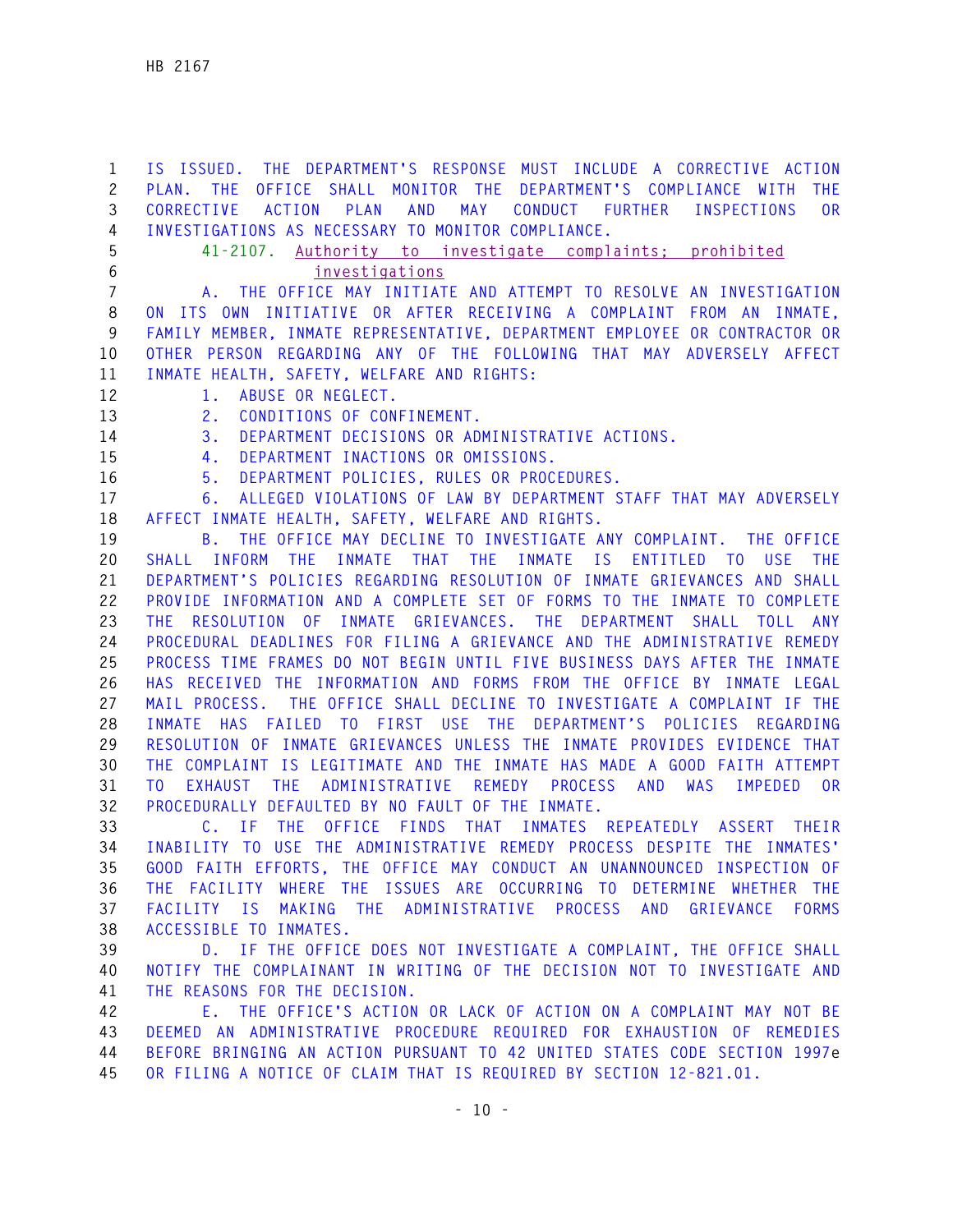**1 F. THE OFFICE MAY NOT INVESTIGATE EITHER OF THE FOLLOWING 2 COMPLAINTS: 3 1. A COMPLAINT THAT RELATES TO AN INMATE'S UNDERLYING CRIMINAL 4 CONVICTION. 5 2. A COMPLAINT FROM A DEPARTMENT EMPLOYEE OR CONTRACTOR THAT 6 RELATES TO THE EMPLOYEE'S OR CONTRACTOR'S EMPLOYMENT RELATIONSHIP WITH THE 7 DEPARTMENT UNLESS THE COMPLAINT RELATES TO INMATE HEALTH, SAFETY, WELFARE 8 OR REHABILITATION. 9 G. THE OFFICE MAY REFER THE COMPLAINANT AND OTHERS TO APPROPRIATE 10 RESOURCES OR STATE, TRIBAL OR FEDERAL AGENCIES. 11 H. THE OFFICE MAY NOT LEVY ANY FEES FOR THE SUBMISSION OR 12 INVESTIGATION OF COMPLAINTS. 13 I. AFTER INVESTIGATING A COMPLAINT, THE OFFICE MUST RENDER A PUBLIC 14 DECISION ON THE MERITS OF EACH COMPLAINT, EXCEPT THAT THE DOCUMENTS 15 SUPPORTING THE DECISION ARE SUBJECT TO THE CONFIDENTIALITY PROVISIONS OF 16 SECTION 41-2105. THE OFFICE MUST INFORM THE INMATE AND THE DEPARTMENT OF 17 THE DECISION. THE OFFICE MUST STATE THE OFFICE'S RECOMMENDATIONS AND 18 REASONING IF, IN THE OFFICE'S OPINION, THE DEPARTMENT OR ANY DEPARTMENT 19 EMPLOYEE OR CONTRACTOR SHOULD DO ANY OF THE FOLLOWING: 20 1. CONSIDER THE MATTER FURTHER. 21 2. MODIFY OR CANCEL ANY ACTION. 22 3. ALTER A RULE, PRACTICE OR RULING. 23 4. EXPLAIN IN DETAIL THE ADMINISTRATIVE ACTION IN QUESTION. 24 5. RECTIFY AN OMISSION. 25 J. ON THE REQUEST OF THE OFFICE, THE DEPARTMENT, WITHIN THE TIME 26 SPECIFIED, SHALL INFORM THE OFFICE IN WRITING ABOUT ANY ACTION TAKEN ON 27 THE RECOMMENDATIONS OR THE REASONS FOR NOT COMPLYING WITH THE 28 RECOMMENDATIONS. 29 K. IF THE OFFICE BELIEVES, BASED ON THE INVESTIGATION, THAT THERE 30 HAS BEEN OR CONTINUES TO BE A SIGNIFICANT INMATE HEALTH, SAFETY, WELFARE 31 OR REHABILITATION ISSUE, THE OFFICE MUST REPORT THE FINDING TO THE 32 GOVERNOR, THE ATTORNEY GENERAL, THE PRESIDENT OF THE SENATE, THE SPEAKER 33 OF THE HOUSE OF REPRESENTATIVES AND THE DIRECTOR OF THE STATE DEPARTMENT 34 OF CORRECTIONS AND SHALL PROVIDE A COPY OF THIS REPORT TO THE SECRETARY OF 35 STATE. 36 L. IF THE DEPARTMENT CONDUCTS AN INTERNAL DISCIPLINARY 37 INVESTIGATION AND REVIEW OF ONE OR MORE DEPARTMENT STAFF MEMBERS AS A 38 RESULT OF AN OFFICE INVESTIGATION, THE DEPARTMENT'S DISCIPLINARY REVIEW 39 MAY BE SUBJECT TO ADDITIONAL REVIEW AND INVESTIGATION BY THE OFFICE TO 40 ENSURE A FAIR AND OBJECTIVE PROCESS. 41 M. BEFORE ANNOUNCING A CONCLUSION OR RECOMMENDATION THAT EXPRESSLY 42 OR IMPLICITLY CRITICIZES A PERSON OR THE DEPARTMENT, THE OFFICE SHALL 43 CONSULT WITH THAT PERSON OR THE DEPARTMENT. THE OFFICE MAY REQUEST TO BE 44 NOTIFIED BY THE DEPARTMENT, WITHIN A SPECIFIED TIME, OF ANY ACTION TAKEN 45 ON ANY RECOMMENDATION PRESENTED.**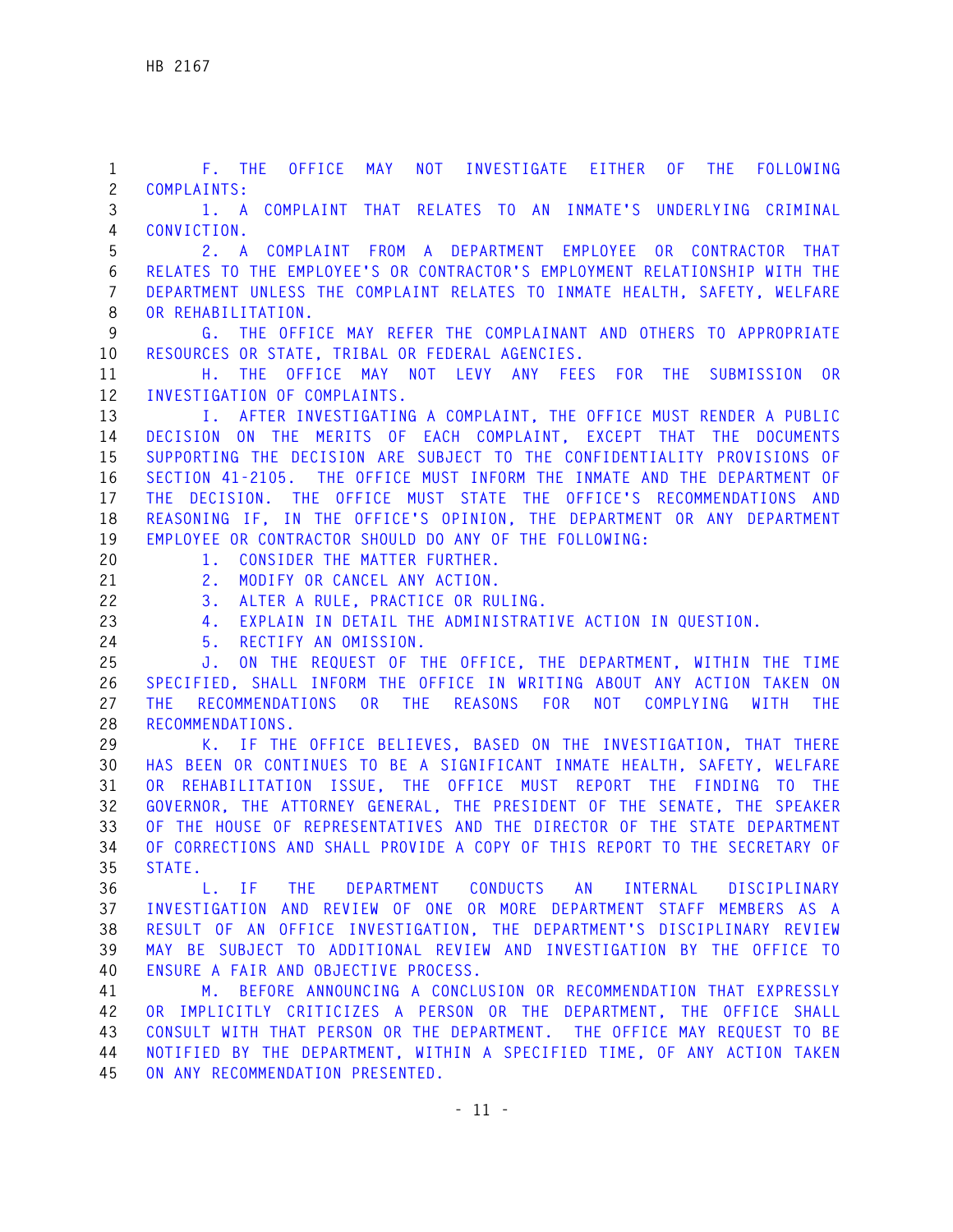**1 N. THE DEPARTMENT AND THE DEPARTMENT'S EMPLOYEES AND CONTRACTORS 2 MAY NOT DISCHARGE, RETALIATE AGAINST OR IN ANY MANNER DISCRIMINATE AGAINST 3 ANY PERSON BECAUSE THAT PERSON FILED A COMPLAINT OR INSTITUTED OR CAUSED 4 TO BE INSTITUTED A PROCEEDING UNDER OR RELATING TO THIS SECTION. 5 O. THE OFFICE MAY CONSIDER ANY ALLEGED DISCHARGE, RETALIATION 6 AGAINST OR DISCRIMINATION AGAINST A COMPLAINANT TO BE AN APPROPRIATE 7 SUBJECT OF AN INVESTIGATION. 8 P. ANY DEPARTMENT EMPLOYEE OR CONTRACTOR WHO BELIEVES THAT THE 9 EMPLOYEE OR CONTRACTOR HAS BEEN DISCHARGED OR OTHERWISE DISCRIMINATED 10 AGAINST BY ANY PERSON IN VIOLATION OF THIS SECTION, WITHIN THIRTY DAYS 11 AFTER THE VIOLATION OCCURS, MAY FILE A COMPLAINT WITH THE INDUSTRIAL 12 COMMISSION OF ARIZONA AND IS ENTITLED TO PURSUE AND RECEIVE THE REMEDIES 13 PROVIDED IN TITLE 23. 14 41-2108. Annual report 15 A. BY DECEMBER 31 OF EACH YEAR, THE OFFICE SHALL PREPARE AND 16 PUBLISH AN ANNUAL REPORT, MAKE THE REPORT AVAILABLE TO THE PUBLIC ON THE 17 INTERNET AND DELIVER THE REPORT TO THE GOVERNOR, THE ATTORNEY GENERAL, THE 18 PRESIDENT OF THE SENATE, THE SPEAKER OF THE HOUSE OF REPRESENTATIVES, THE 19 CORRECTIONAL OVERSIGHT COMMITTEE AND THE DIRECTOR OF THE STATE DEPARTMENT 20 OF CORRECTIONS AND PROVIDE A COPY OF THE REPORT TO THE SECRETARY OF STATE. 21 THE ANNUAL REPORT MUST INCLUDE: 22 1. A SUMMARY OF THE OFFICE'S INSPECTIONS AND COMPLAINT 23 INVESTIGATIONS CONDUCTED THAT CALENDAR YEAR, INCLUDING THE OFFICE'S 24 FINDINGS AND RECOMMENDATIONS AND THE DEPARTMENT'S RESPONSES AND CORRECTIVE 25 ACTIONS. 26 2. A CHARACTERIZATION OF THE CONDITIONS OF CONFINEMENT. 27 3. A SUMMARY OF AVAILABLE EDUCATIONAL AND REHABILITATIVE 28 PROGRAMMING, DRUG AND MENTAL HEALTH TREATMENT AND INMATE JOBS AND 29 VOCATIONAL TRAINING. 30 4. A SUMMARY OF VISITATION POLICIES AND PROCEDURES. 31 5. A SUMMARY OF MEDICAL FACILITIES AND MEDICAL PROCEDURES AND 32 POLICIES. 33 6. A SUMMARY OF THE LOCKDOWNS REVIEWED BY THE OFFICE. 34 7. A SUMMARY OF THE STAFFING AT EACH FACILITY AND IN THE DEPARTMENT 35 OVERALL. 36 8. A SUMMARY OF PHYSICAL AND SEXUAL ASSAULTS REVIEWED BY THE 37 OFFICE. 38 9. A SUMMARY OF INMATE OR STAFF DEATHS THAT OCCURRED AT A FACILITY. 39 10. A SUMMARY OF THE OFFICE'S INVESTIGATIONS, FINDINGS AND 40 RESOLUTIONS OF ANY COMPLAINTS. 41 11. RECOMMENDATIONS TO THE LEGISLATURE AND THE DEPARTMENT REGARDING 42 THE FOLLOWING: 43 (a) HOW THE OFFICE AND THE DEPARTMENT ARE FUNDED AND STAFFED. 44 (b) IMPROVING STAFF RETENTION, TRAINING, WORKING CONDITIONS, 45 COMPENSATION, BENEFITS, MORALE AND SAFETY.**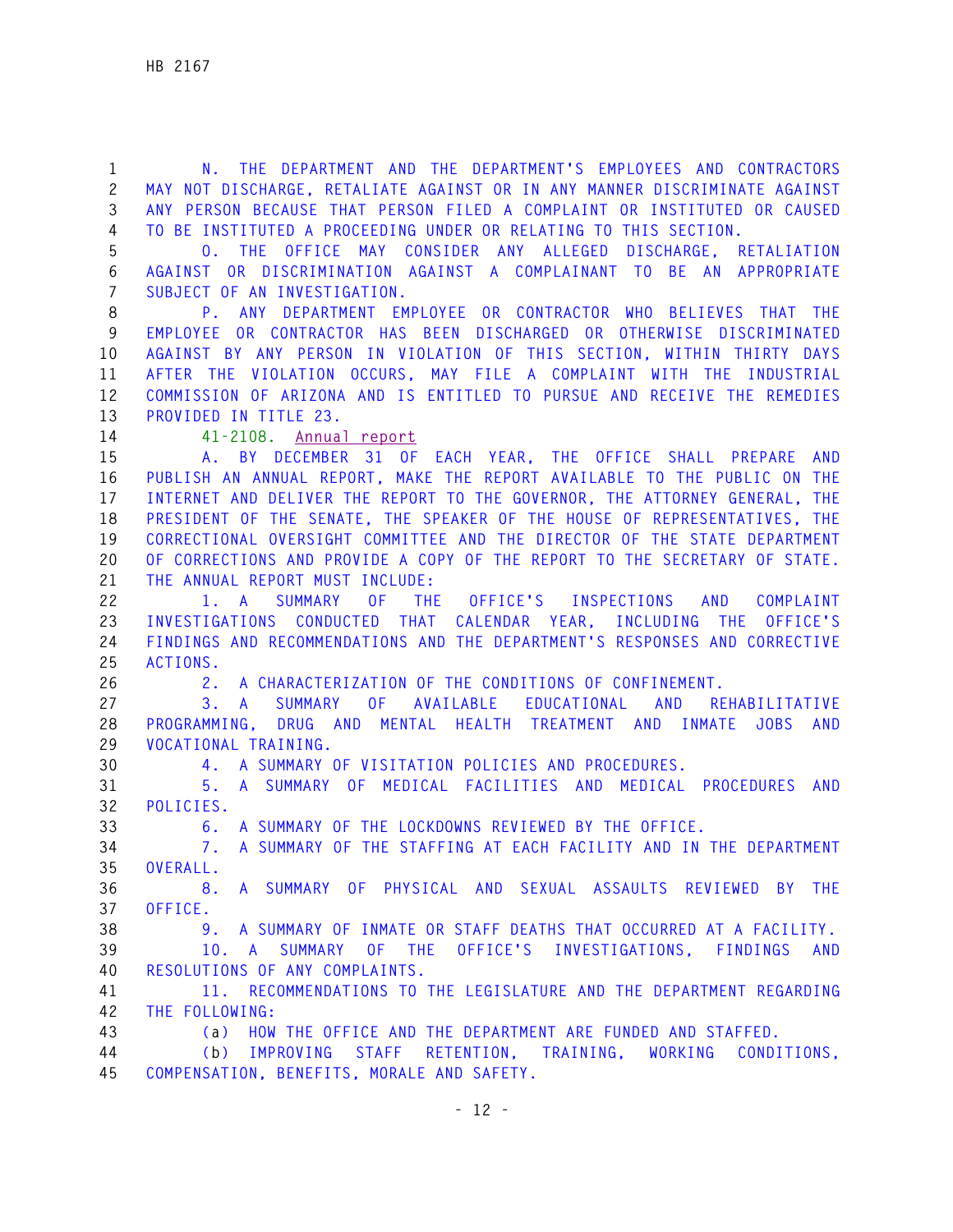**1 (c) IMPROVING INMATE HEALTH, SAFETY, CONDITIONS OF CONFINEMENT, 2 MEDICAL CARE AND MENTAL HEALTH CARE. 3 (d) IMPROVING VISITATION AND LIMITING LOCKDOWNS AND ADMINISTRATIVE 4 SEGREGATION OR SOLITARY CONFINEMENT. 5 (e) IMPROVING COMPLAINT INVESTIGATION AND RESOLUTION AND THE 6 DEPARTMENT'S ADMINISTRATIVE REMEDIES PROCESS. 7 (f) IMPROVING ACCESS TO AND QUALITY AND AVAILABILITY OF EDUCATIONAL 8 AND REHABILITATIVE PROGRAMMING, DRUG AND MENTAL HEALTH TREATMENT AND 9 INMATE JOBS AND VOCATIONAL TRAINING. 10 (g) IMPROVING TRANSPARENCY ABOUT CONDITIONS IN THE FACILITIES AND 11 THE DEPARTMENT OVERALL. 12 (h) IMPROVING THE DISCIPLINARY PROCESS TO HOLD STAFF ACCOUNTABLE FOR 13 MISTREATMENT OF INMATES. 14 (i) PREVENTING FUTURE VIOLATIONS OF INMATE RIGHTS THAT ARE 15 PROTECTED UNDER STATE AND FEDERAL LAW. 16 (ii) IMPROVING FACILITIES, INCLUDING ANY NECESSARY CAPITAL 17 IMPROVEMENTS AND REPAIRS. 18 B. ON THE REQUEST OF THE OFFICE, THE DEPARTMENT, WITHIN THE TIME 19 SPECIFIED, SHALL INFORM THE OFFICE IN WRITING ABOUT ANY ACTION TAKEN ON 20 THE RECOMMENDATIONS OR THE REASONS FOR NOT COMPLYING WITH THE 21 RECOMMENDATIONS. 22 41-2109. Inmate and family member complaint forms; hotline 23 A. THE OFFICE SHALL CREATE THE FOLLOWING SECURE ONLINE FORMS: 24 1. THE FAMILY FORM, WHICH IS MADE AVAILABLE ON THE OFFICE'S WEBSITE 25 AND WHICH ALLOWS FAMILY MEMBERS, FRIENDS AND ADVOCATES TO SUBMIT 26 COMPLAINTS AND MAKE INQUIRIES REGARDING COVERED ISSUES ON BEHALF OF AN 27 INMATE. 28 2. THE INMATE FORM, WHICH IS MADE AVAILABLE IN PAPER FORM AND ON 29 THE DEPARTMENT'S SECURE INTRANET NETWORK AND TO WHICH INMATES MAY SUBMIT 30 COMPLAINTS AND INQUIRIES REGARDING COVERED ISSUES ON THE INMATE'S OWN 31 BEHALF. 32 B. THE DIRECTOR OF THE STATE DEPARTMENT OF CORRECTIONS SHALL ENSURE 33 THAT THE INMATE FORM IS AVAILABLE AND OPERATING ON AT LEAST TWELVE 34 COMPUTERS WITHIN EACH FACILITY AND IS ACCESSIBLE TO ALL INMATES FROM 35 7:00 A.M. TO 7:00 P.M. EACH DAY. FOR INMATES IN ADMINISTRATIVE 36 SEGREGATION OR SOLITARY CONFINEMENT, THE DEPARTMENT SHALL ENSURE THAT 37 DEPARTMENT EMPLOYEES AND CONTRACTORS PROVIDE INMATES WITH ACCESS TO PAPER 38 COPIES OF THE INMATE FORM OR THE ONLINE FORM ON A COMPUTER OR COMPUTER 39 TABLET ON THE INMATE'S REQUEST. THE DEPARTMENT SHALL MAKE PAPER COPIES OF 40 THE INMATE FORM AVAILABLE, AT NO COST TO INMATES, IN EACH FACILITY'S 41 LIBRARY, LAW LIBRARY AND RECREATIONAL AND MEDICAL FACILITIES AND SHALL 42 ENSURE THAT AN ADEQUATE SUPPLY OF FORMS ARE AVAILABLE. 43 C. THE OFFICE SHALL CREATE THE INMATE FORM IN A SECURE FORMAT THAT 44 EXCLUDES ANY ELECTRONIC MONITORING OR REPRODUCTION BY THE DEPARTMENT AND** 

**45 THE DEPARTMENT'S EMPLOYEES AND CONTRACTORS. DEPARTMENT EMPLOYEES AND**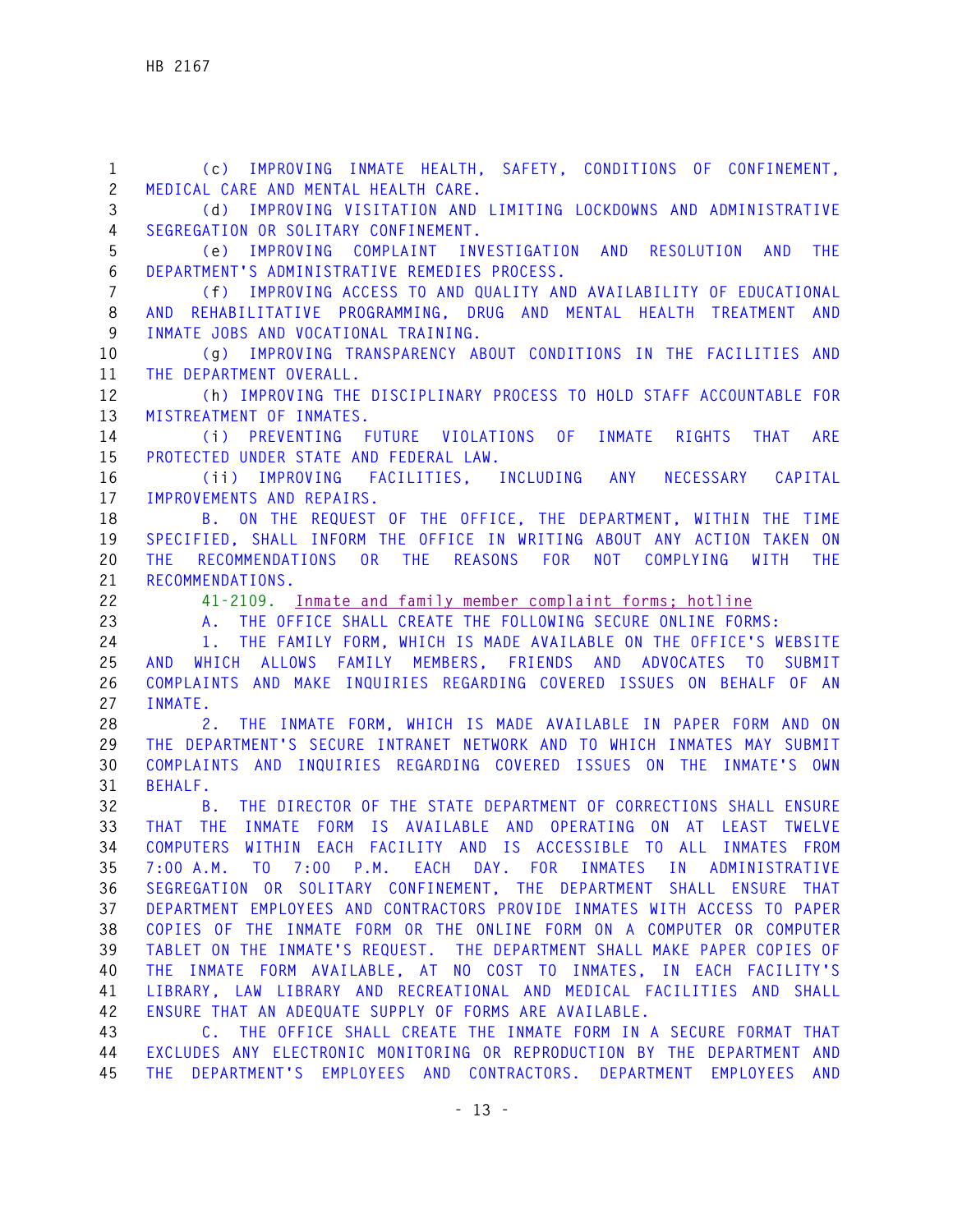**1 CONTRACTORS MUST TREAT PAPER COPIES OF THE INMATE FORM AS CONFIDENTIAL AND 2 PRIVILEGED IN THE SAME MANNER AS LEGAL CORRESPONDENCE OR COMMUNICATION. 3 THE PAPER FORM MUST HAVE A PREADDRESSED ENVELOPE FOR THE INMATE TO SEAL 4 THE CONTENTS OF THE FORM AND ONCE SEALED BY THE INMATE MAY NOT BE OPENED 5 OR OTHERWISE DAMAGED BY A DEPARTMENT EMPLOYEE OR CONTRACTOR. THE 6 DEPARTMENT MUST ACCEPT THE PAPER FORM AND ENVELOPE SEALED BY THE INMATE 7 AND MAY NOT REQUIRE INSPECTION OF THE ENVELOPE CONTENTS BEFORE FORWARDING 8 THE PAPER FORM AND ENVELOPE TO THE OFFICE.** 

**9 D. THE OFFICE SHALL CREATE A TELEPHONE HOTLINE THAT FAMILY MEMBERS, 10 FRIENDS AND ADVOCATES OF INMATES CAN CALL TO FILE COMPLAINTS AND MAKE 11 INQUIRIES REGARDING COVERED ISSUES ON BEHALF OF AN INMATE.** 

**12 E. THE OFFICE SHALL CREATE A SECURE TELEPHONE HOTLINE THAT IS 13 AVAILABLE TO ALL DEPARTMENT EMPLOYEES, CONTRACTORS AND INMATES TO FILE 14 COMPLAINTS AND MAKE INQUIRIES REGARDING COVERED ISSUES ON THEIR BEHALF. 15 THE OFFICE SHALL ENSURE THAT THE TELEPHONE HOTLINE IS WORKING AND IS 16 PROPERLY MONITORED BY PERFORMING RANDOM CALLS TO THE TELEPHONE HOTLINE 17 EACH MONTH. THE DIRECTOR OF THE STATE DEPARTMENT OF CORRECTIONS SHALL 18 ENSURE THAT THE SECURE TELEPHONE HOTLINE AND THE HOTLINE'S USE ARE MADE 19 AVAILABLE TO ALL INMATES FREE OF CHARGE. THE OFFICE AND THE DIRECTOR OF 20 THE STATE DEPARTMENT OF CORRECTIONS SHALL ENSURE THAT CALLS TO THE SECURE 21 TELEPHONE HOTLINE ARE NOT MONITORED OR RECORDED BY DEPARTMENT EMPLOYEES OR 22 CONTRACTORS.** 

**23 F. ON RECEIVING A COMPLAINT OR INQUIRY FROM A FAMILY FORM, AN 24 INMATE FORM OR A HOTLINE, THE OFFICE SHALL DO ALL OF THE FOLLOWING:** 

**25 1. CONFIRM RECEIPT OF THE COMPLAINT OR INQUIRY WITHIN FIVE BUSINESS 26 DAYS.** 

**27 2. DETERMINE WHETHER AN INVESTIGATION IS WARRANTED WITHIN SEVEN 28 BUSINESS DAYS AFTER CONFIRMING RECEIPT OF THE COMPLAINT AND NOTIFY THE 29 COMPLAINANT.** 

**30 3. IF THE OFFICE DETERMINES AN INVESTIGATION IS UNWARRANTED, 31 PROVIDE A WRITTEN STATEMENT REGARDING ITS DECISION TO THE COMPLAINANT.** 

**32 G. THE DEPARTMENT AND THE DEPARTMENT'S EMPLOYEES AND CONTRACTORS 33 MAY NOT DISCHARGE, RETALIATE AGAINST OR IN ANY MANNER DISCRIMINATE AGAINST 34 ANY PERSON BECAUSE THAT PERSON HAS FILED A COMPLAINT OR INSTITUTED OR 35 CAUSED TO BE INSTITUTED ANY PROCEEDING UNDER OR RELATING TO THIS SECTION.** 

**36 H. THE OFFICE MAY CONSIDER ANY ALLEGED DISCHARGE, RETALIATION 37 AGAINST OR DISCRIMINATION AGAINST A COMPLAINANT TO BE AN APPROPRIATE 38 SUBJECT OF AN INVESTIGATION.** 

**39 I. A DEPARTMENT EMPLOYEE OR CONTRACTOR WHO BELIEVES THAT THE 40 EMPLOYEE OR CONTRACTOR HAS BEEN DISCHARGED OR OTHERWISE DISCRIMINATED 41 AGAINST BY ANY PERSON IN VIOLATION OF THIS SECTION, WITHIN THIRTY DAYS 42 AFTER THE VIOLATION OCCURS, MAY FILE A COMPLAINT WITH THE INDUSTRIAL 43 COMMISSION OF ARIZONA AND IS ENTITLED TO PURSUE AND RECEIVE THE REMEDIES 44 PROVIDED IN TITLE 23.**